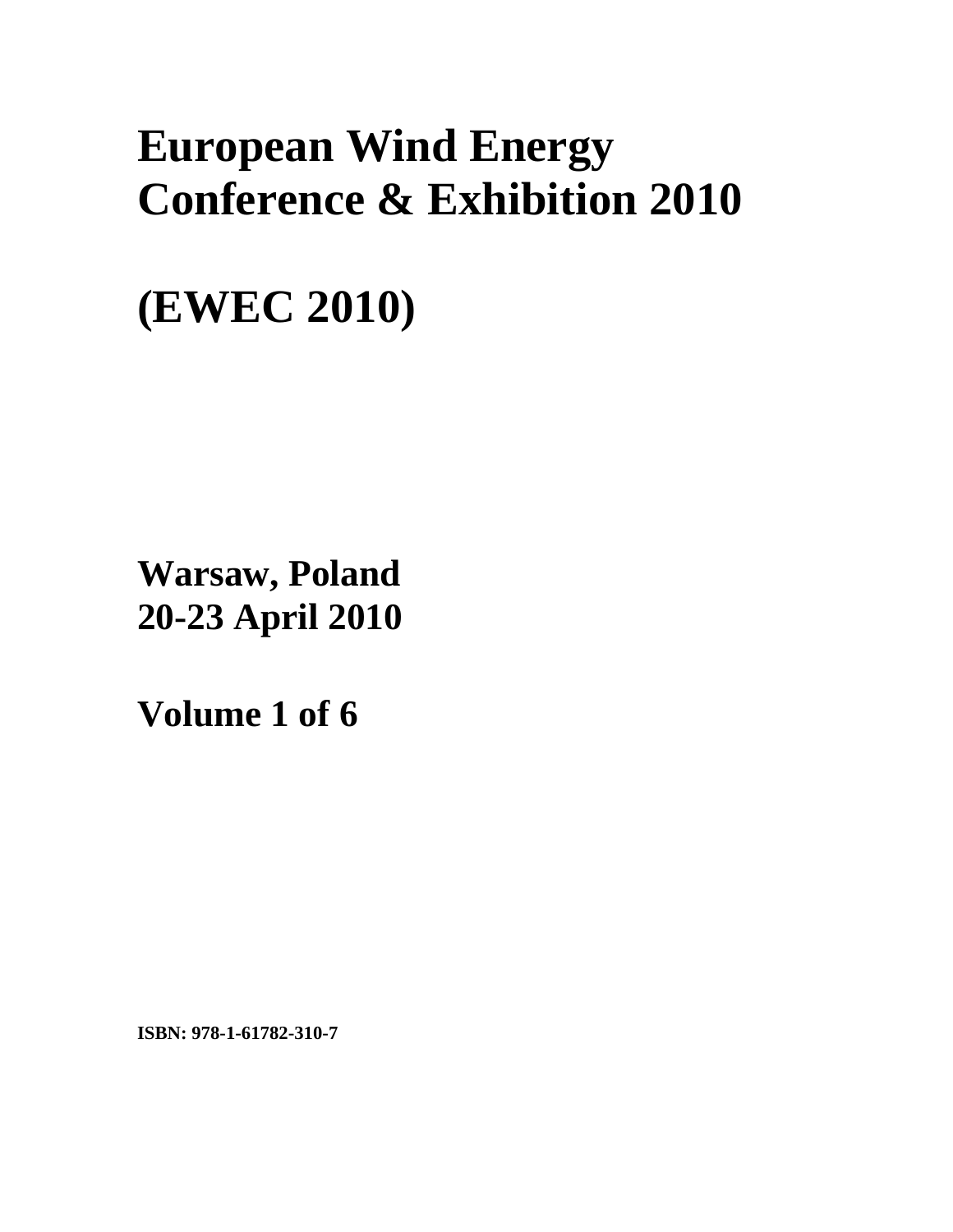**Printed from e-media with permission by:** 

Curran Associates, Inc. 57 Morehouse Lane Red Hook, NY 12571



**Some format issues inherent in the e-media version may also appear in this print version.** 

All papers Copyright© 2010 by the respective author(s), and included in these proceedings by permission to the European Wind Energy Association. All rights reserved.

Printed by Curran Associates, Inc. (2011)

For permission requests, please contact the author(s) of the paper desired.

# **Additional copies of this publication are available from:**

Curran Associates, Inc. 57 Morehouse Lane Red Hook, NY 12571 USA Phone: 845-758-0400 Fax: 845-758-2634 Email: curran@proceedings.com Web: www.proceedings.com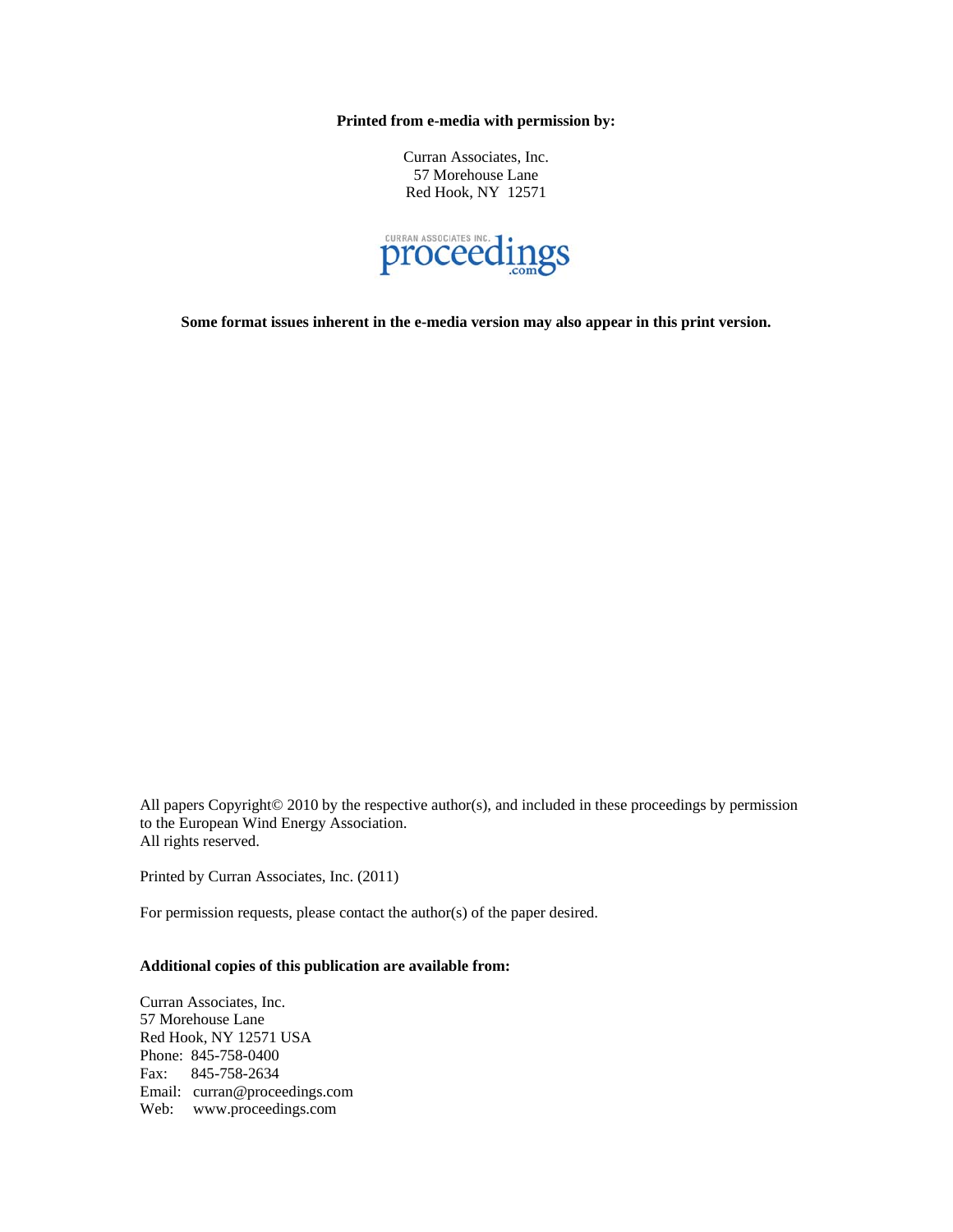# **TABLE OF CONTENTS**

# Volume 1

| <b>OPENING SESSION</b>                                                                                                                                                                                                         |  |
|--------------------------------------------------------------------------------------------------------------------------------------------------------------------------------------------------------------------------------|--|
| Christian Kjær                                                                                                                                                                                                                 |  |
| VISION PANEL: WIND POWER IN EUROPE: 50% BY 2050?                                                                                                                                                                               |  |
| <b>RE-THINKING 2050 </b><br>Arthouros Zervos                                                                                                                                                                                   |  |
| POLICY AND MARKETS : SESSION: OFFSHORE WIND: MOVING TO THE INDUSTRIAL STAGE                                                                                                                                                    |  |
| <b>CHALLENGES IN STRUCTURING PROJECT FINANCE FOR LARGE SCALE OFFSHORE WIND</b>                                                                                                                                                 |  |
| <b>Filip Martens</b><br>UNDERSTANDING THE FUTURE CHALLENGES AND REQUIREMENTS FOR INSTALLATION VESSELS                                                                                                                          |  |
| N/A<br>Gordon Edge                                                                                                                                                                                                             |  |
| Jacopo Moccia                                                                                                                                                                                                                  |  |
| <b>Thomas Karst</b>                                                                                                                                                                                                            |  |
| <b>RESOURCE AND AERODYNAMICS : SESSION: CANCELLED: WIND FARM FLOW, ROTOR</b><br><b>AERODYNAMICS (S)</b>                                                                                                                        |  |
| DEVELOPMENT OF A TOOL FOR THE STUDY OF FLOW CONDITIONS AND TURBULENT LOADS IN<br>Gerald Steinfeld, Jens Tambke, Joachim Peinke, Detlev Heinemann<br>ANALYSIS AND VALIDATION OF CFD WIND FARM MODELS IN COMPLEX TERRAIN EFFECTS |  |
| D. Cabezon, K. S. Hansen, R. J. Barthelmie                                                                                                                                                                                     |  |
| J. M. Prospathopoulos, E. S. Politis, P. K. Chaviaropoulos, K. G. Rados, J. G. Schepers, D. Cabezon, K. S. Hansen, R. J.<br><b>Barthelmie</b>                                                                                  |  |
| RESOURCE AND AERODYNAMICS: SESSION: EXTREME ASPECTS OF WIND RESOURCE ASSESSMENT                                                                                                                                                |  |
| 3M/S MEAN ABSOLUTE ERROR IN EXTREME WIND ESTIMATIONS: FIRST VALIDATION OF VORTEX                                                                                                                                               |  |
| Pep Moreno, German Delgado, Pau Casso, Gil Lizcano, Josep Calbo<br>AN INDEX-LIKE CORRECTION TO REDUCE UNCERTAINTY OF EXTREME WIND ESTIMATES FROM                                                                               |  |
| Lasse Svenningsen, Morten Thøgersen, Wiebke Langreder<br>Andreas Rettenmeier, Martin Hofsäß, David Schlipf, Juan José Trujillo, Björn Siegmeier, Martin Kühn                                                                   |  |
|                                                                                                                                                                                                                                |  |
| Mark Kelly<br>Sara C. Pryor, R. J. Barthelmie, J. T. Schoof, N. E. Clausen, M. Drews                                                                                                                                           |  |
| POLICY AND MARKETS : SESSION: STRATEGIES TO INCREASE SOCIAL ACCEPTANCE                                                                                                                                                         |  |
|                                                                                                                                                                                                                                |  |
| Robert Horbaty, Stefanie Huber                                                                                                                                                                                                 |  |

*Sune Strøm, Emilien Simonot*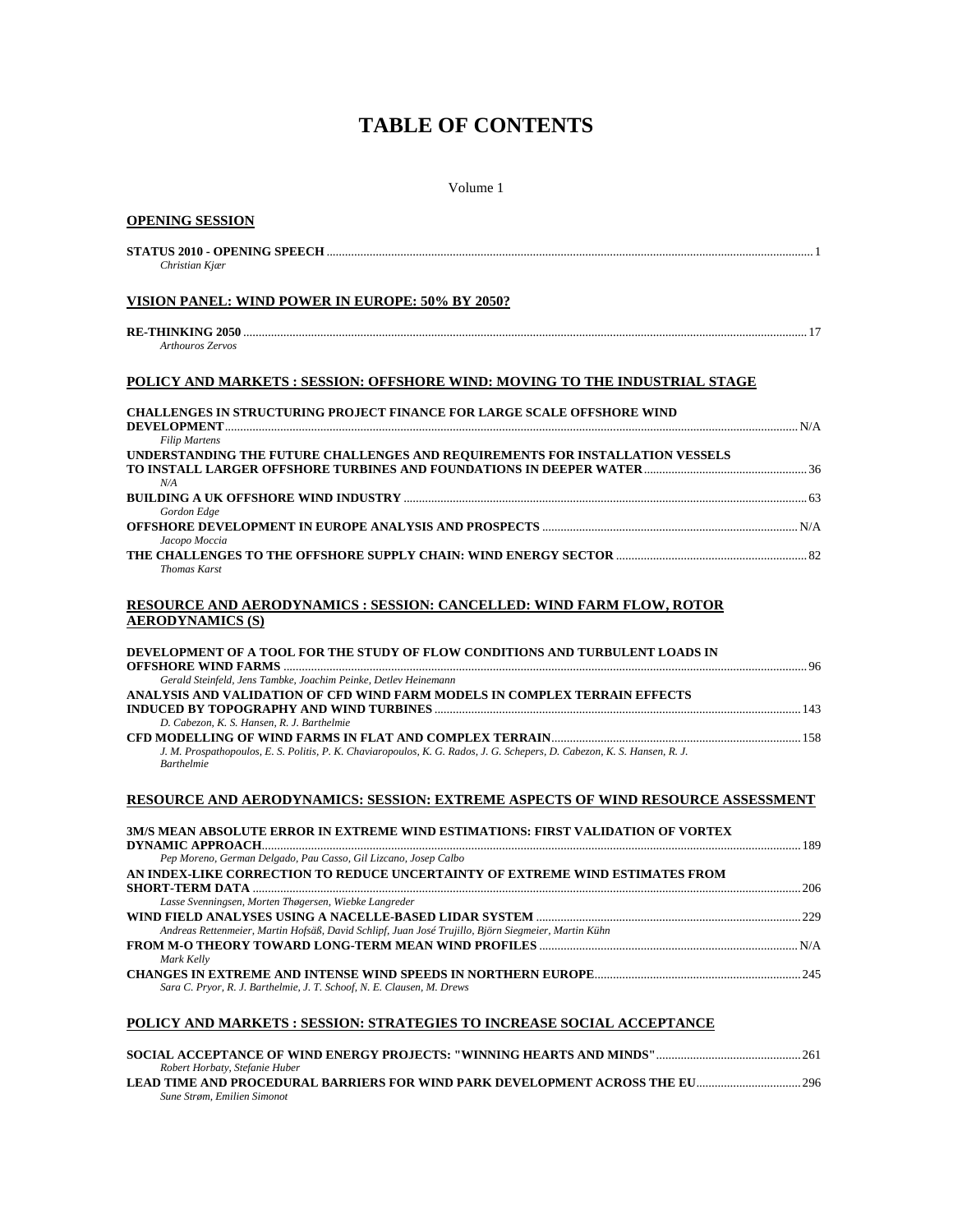| RAISING SOCIAL ACCEPTANCE WITH BÜRGERWINDPARKS- A TRACK RECORD FROM                                                                                                        |  |
|----------------------------------------------------------------------------------------------------------------------------------------------------------------------------|--|
| Gundula Huebner, Martin Schmidt, Matthias Volmari                                                                                                                          |  |
|                                                                                                                                                                            |  |
| Julian Scola<br>Richard Finlay-Jones                                                                                                                                       |  |
| WIND ENERGY, LANDSCAPE AND WINE AT SCANSANO (ITALY): BEYOND NIMBY, LOOKING AT THE                                                                                          |  |
| Massimo De Marchi, Mauro Sarrica                                                                                                                                           |  |
| <b>RESOURCE AND AERODYNAMICS : SESSION: ROTOR AERODYNAMICS (S)</b>                                                                                                         |  |
| THE IMPACT OF ICE FORMATION ON WIND TURBINE PERFORMANCE AND AERODYNAMICS349<br>S. Barber, Y. Wang, S. Jafari, N. Chokani, R. S. Abhari                                     |  |
| PREDICTING UNSTEADY BLADE LOADS OF A WIND TURBINE USING RANS AND VORTICITY<br>Da Hye Kim, Dong Ok Yu, Oh Joon Kwon, Timothy M. Fletcher, Frank Scheurich, Richard E. Brown |  |
| A NEAR WAKE MODEL WITH FAR WAKE EFFECTS IMPLEMENTED IN A MULTI BODY AERO-                                                                                                  |  |
| Peter B. Andersen, Frederik Zahle, Helge Aagaard Madsen, Mac Gaunaa                                                                                                        |  |
| <b>RESOURCE AND AERODYNAMICS : SESSION: EXPANDING THE BOUNDARIES OF WIND RESOURCE</b>                                                                                      |  |
| <b>ASSESSMENT</b>                                                                                                                                                          |  |
| FIRST WIND RESOURCE RESULTS FROM THE FINO3 OFFSHORE WIND ENERGY RESEARCH                                                                                                   |  |
| Detlef Kindler, Justus Kellner<br>Jan Coelingh, Anthony Crockford, Benjamin Duguet                                                                                         |  |
| APPLYING CFD AND LIDAR FOR WIND PROFILING AND RISK ASSESSMENT IN A FORESTED AREA  477<br>Cheng-Hu Hu                                                                       |  |
|                                                                                                                                                                            |  |
| Oisin Brady, Claude Abiven, Graeme Watson<br>Hans Jørgensen, Jacob Berg, Søren Ott                                                                                         |  |
| POLICY AND MARKETS: SESSION: CLIMATE AGREEMENT: FINANCIAL AND REGULATORY<br><b>INCENTIVES</b>                                                                              |  |
| CARBON MARKETS: PAST EXPERIENCE, PRESENT DEVELOPMENT AND FUTURE DESIGNS IN THE                                                                                             |  |
| Rémi Gruet<br>MULTI-PROJECT BASELINES AND THE ROLE OF WIND ENERGY PROJECTS WITHIN THE CDM                                                                                  |  |
| Paz Nachón López                                                                                                                                                           |  |
| Rémi Gruet                                                                                                                                                                 |  |
| <b>Marion Vieweg</b><br>Kristian Tangen                                                                                                                                    |  |
| FINANCE AND ECONOMICS : SESSION: BANKABILITY AND RISK ASSESSMENT                                                                                                           |  |
| Tilmann Schwencke, Bernard Kiernan                                                                                                                                         |  |
| Roberto Spallino, Steve Jones, Kim Angelis                                                                                                                                 |  |
| <u> POLICY AND MARKETS : SESSION: DEVELOPMENT IN GLOBAL WIND MARKETS</u>                                                                                                   |  |
| <b>Steve Sawyer</b>                                                                                                                                                        |  |
|                                                                                                                                                                            |  |

**A LEADING SUB-SUPPLIERS VIEW ON WIND ENERGY GLOBALISATION**..............................................................................642 *Stefan Karlsson*  **U.S. WIND INDUSTRY: ON THE MOVE** .................................................................................................................................................688 *Stephen Miner*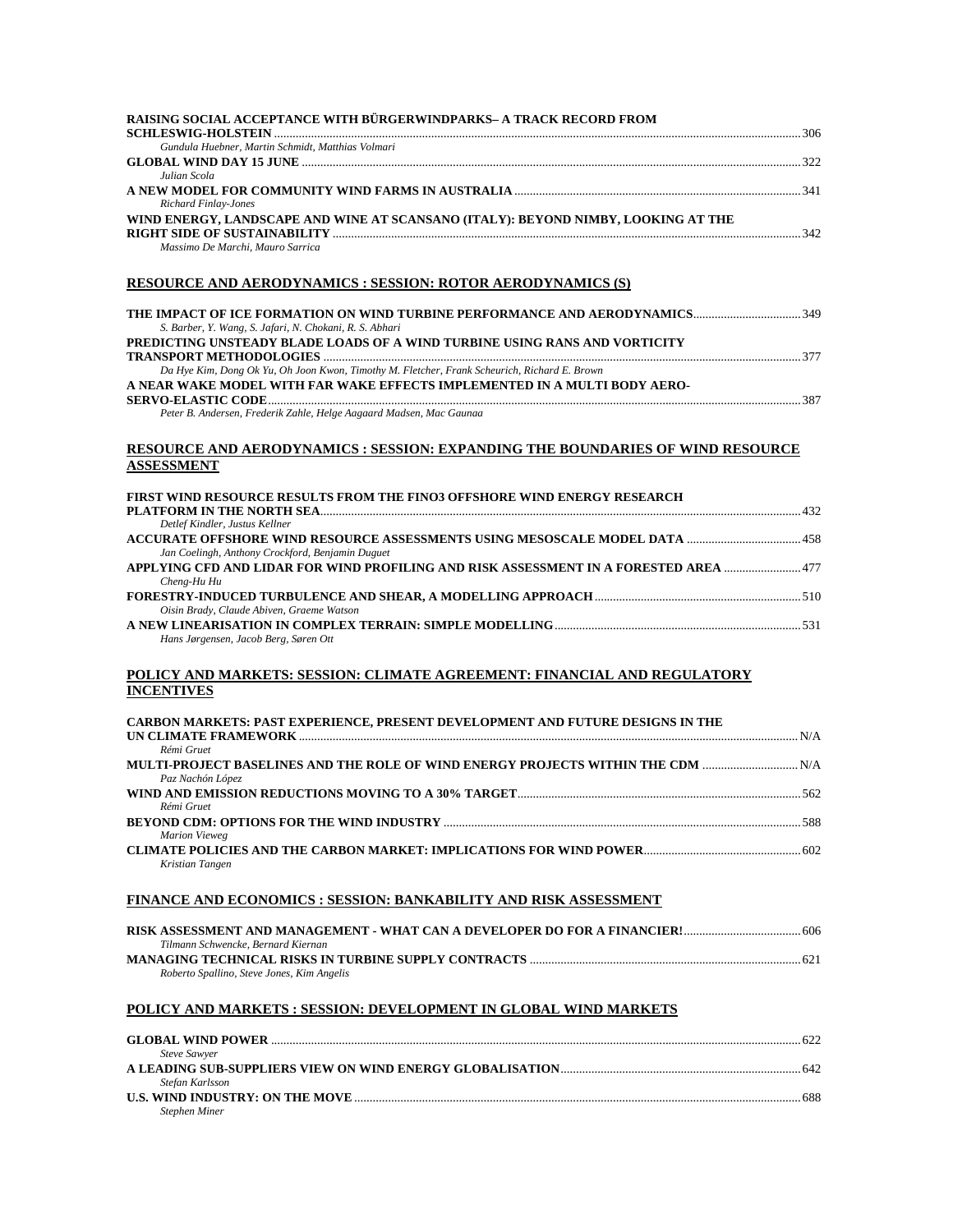| Peter C. Brun  |            |
|----------------|------------|
|                | $N/\Delta$ |
| Andreas Dubois |            |

# **RESOURCE AND AERODYNAMICS : SESSION: AERODYNAMIC EXPERIMENTS AND ANALYSIS (S)**

| FIRST RESULTS FROM MEXNEXT: ANALYSIS OF DETAILED AERODYNAMIC MEASUREMENTS ON A |      |
|--------------------------------------------------------------------------------|------|
|                                                                                |      |
| Gerard Schepers, Lucas Pascal, Herman Snel                                     |      |
|                                                                                | -753 |
| Jörge Schneemann, Pascal Knebel, Patrick Milan, Joachim Peinke                 |      |

Volume 2

| Christian Bak, Helge Aagaard Madsen, Uwe S. Paulsen, Mac Gaunaa, Niels N. Sørensen, Peter Fuglsang, Jonas Romblad, Niels<br>A. Olsen, Peder Enevoldsen, Jesper Laursen, Leo Jensen<br>Muyiwa S. Adaramola, Per-åge Krogstad<br>John W. Zack, Steve Young, Mattew Cote, Joe Nocera, Joan Aymami, Jose Vidal<br>897<br>Jan Dobschinski, Lüder Von Bremen, Arne Wessel, Bernhard Lange, Saskia Hagemann<br>Pierre Pinson<br>SHORTEST-TERM WIND POWER PREDICTION WITH INTEGRATION OF OFFSITE WIND SPEED<br>929<br>Arne Wessel, Jan Dobschinski, Bernhard Lange<br>WIND POWER PREDICTION RISK INDICES BASED ON NUMERICAL WEATHER PREDICTION<br>Erik Holmgren, Nils Siebert, George Kariniotakis | DAN-AERO MW: DETAILED AERODYNAMIC MEASUREMENTS ON A FULL SCALE MW WIND<br><b>TURBINE</b> | 792 |
|--------------------------------------------------------------------------------------------------------------------------------------------------------------------------------------------------------------------------------------------------------------------------------------------------------------------------------------------------------------------------------------------------------------------------------------------------------------------------------------------------------------------------------------------------------------------------------------------------------------------------------------------------------------------------------------------|------------------------------------------------------------------------------------------|-----|
|                                                                                                                                                                                                                                                                                                                                                                                                                                                                                                                                                                                                                                                                                            |                                                                                          |     |
|                                                                                                                                                                                                                                                                                                                                                                                                                                                                                                                                                                                                                                                                                            |                                                                                          |     |
|                                                                                                                                                                                                                                                                                                                                                                                                                                                                                                                                                                                                                                                                                            | <b>RESOURCE AND AERODYNAMICS : SESSION: FORECASTING OF WIND PRODUCTION</b>               |     |
|                                                                                                                                                                                                                                                                                                                                                                                                                                                                                                                                                                                                                                                                                            | DEVELOPMENT AND TESTING OF AN INNOVATIVE SHORT-TERM LARGE WIND RAMP                      |     |
|                                                                                                                                                                                                                                                                                                                                                                                                                                                                                                                                                                                                                                                                                            |                                                                                          |     |
|                                                                                                                                                                                                                                                                                                                                                                                                                                                                                                                                                                                                                                                                                            | <b>CALIBRATION AND COMBINATION OF A REGIONAL MULTI MODEL ENSEMBLE FOR PREDICTING</b>     |     |
|                                                                                                                                                                                                                                                                                                                                                                                                                                                                                                                                                                                                                                                                                            |                                                                                          |     |
|                                                                                                                                                                                                                                                                                                                                                                                                                                                                                                                                                                                                                                                                                            |                                                                                          |     |
|                                                                                                                                                                                                                                                                                                                                                                                                                                                                                                                                                                                                                                                                                            |                                                                                          |     |
|                                                                                                                                                                                                                                                                                                                                                                                                                                                                                                                                                                                                                                                                                            |                                                                                          |     |
|                                                                                                                                                                                                                                                                                                                                                                                                                                                                                                                                                                                                                                                                                            |                                                                                          |     |
|                                                                                                                                                                                                                                                                                                                                                                                                                                                                                                                                                                                                                                                                                            |                                                                                          |     |
|                                                                                                                                                                                                                                                                                                                                                                                                                                                                                                                                                                                                                                                                                            |                                                                                          |     |
|                                                                                                                                                                                                                                                                                                                                                                                                                                                                                                                                                                                                                                                                                            |                                                                                          |     |
|                                                                                                                                                                                                                                                                                                                                                                                                                                                                                                                                                                                                                                                                                            |                                                                                          |     |
|                                                                                                                                                                                                                                                                                                                                                                                                                                                                                                                                                                                                                                                                                            |                                                                                          |     |
|                                                                                                                                                                                                                                                                                                                                                                                                                                                                                                                                                                                                                                                                                            | <b>FINANCE AND ECONOMICS: SESSION: PROJECT FINANCE</b>                                   |     |

| Martin Billhardt                                                                 |       |
|----------------------------------------------------------------------------------|-------|
| PROJECT FINANCE SESSION: DEBT FOR ONSHORE WIND PROJECTS: THE LIGHT AT THE END OF |       |
|                                                                                  | -980  |
| Alain Delsupexhe                                                                 |       |
|                                                                                  |       |
| Marc Schmitz                                                                     |       |
|                                                                                  | -1002 |
| Grzegorz Zielinski                                                               |       |

#### **POLICY AND MARKETS: SESSION: LEADING EU MARKETS**

| Jacopo Moccia                  |  |
|--------------------------------|--|
|                                |  |
| <b>Rainer Hinrichs-Rahlwes</b> |  |
|                                |  |
| Sune Strøm                     |  |
|                                |  |
| Gordon Edge                    |  |
|                                |  |
| Elena Farnè                    |  |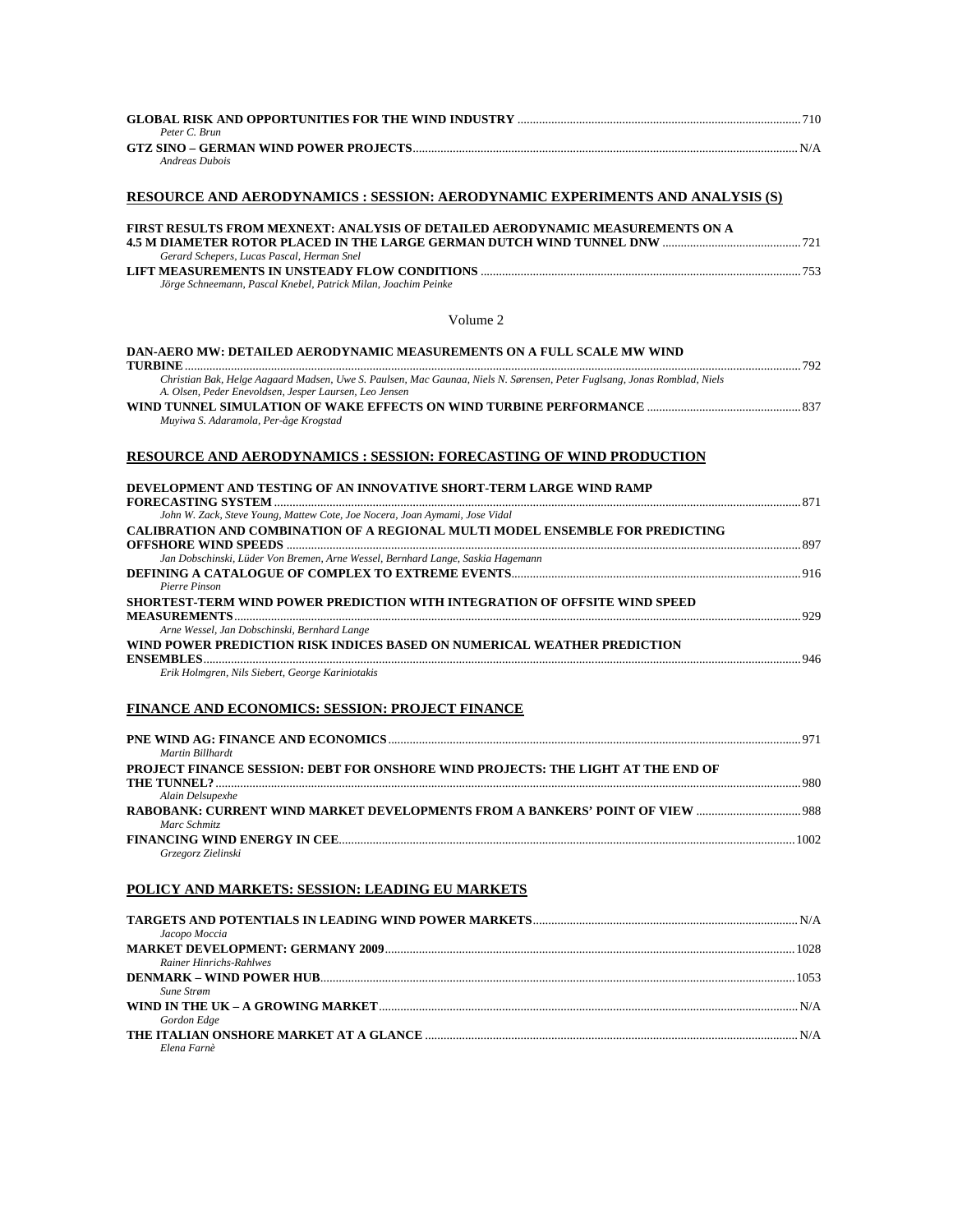# **RESOURCE AND AERODYNAMICS : SESSION: WIND FORECASTING (S)**

| HOW WELL CAN WE FORECAST WINDS AT DIFFERENT HEIGHTS? AN ASSESSMENT OF ECMWF IFS<br>T. I. Petroliagis, J. Tambke, D. Heinemann, M. Denhard, R. Hagedorn                                |  |
|---------------------------------------------------------------------------------------------------------------------------------------------------------------------------------------|--|
| VALIDATION OF BOUNDARY-LAYER WINDS FROM WRF MESOSCALE FORECASTS OVER                                                                                                                  |  |
| Andrea N. Hahmann, Alfredo Peña<br>MULTIVARIATE CONDITIONAL PARAMETRIC MODELS FOR A SPATIO-TEMPORAL ANALYSIS OF                                                                       |  |
| Julija Tastu, Pierre Pinson, Henrik Madsen<br>Arthur Bossavy, Robin Girard, Georges Kariniotakis                                                                                      |  |
| <b>RESOURCE AND AERODYNAMICS: SESSION: WAKES</b>                                                                                                                                      |  |
| WAKE MODEL BENCHMARKING USING LIDAR WAKE MEASUREMENTS OF MULTI MW TURBINE 1108<br>Stefan Kern, Clarissa Belloni, Christian Aalburg                                                    |  |
| WAKE EFFECTS WITHIN AND BETWEEN LARGE WIND PROJECTS: THE CHALLENGE OF SCALE,<br>J. L. Phillips, S. D. Cox, A. R. Henderson, J. P. Gill                                                |  |
| WAKE DECAY CONSTANT FOR THE INFINITE WIND TURBINE ARRAY: APPLICATION OF                                                                                                               |  |
| Ole Steen Rathmann, Sten Frandsen, Morten Nielsen<br>POWER LOSSES FROM WIND TURBINE WAKES IN LARGE, IRREGULARLY SPACED WIND FARMS  1172<br>Rebecca Barthelmie, S. C. Pryor, S. Rowley |  |
| FINANCE AND ECONOMICS : SESSION: CANCELLED: FINANCING THE SUPPLY CHAIN                                                                                                                |  |
| Philippe Lenoble                                                                                                                                                                      |  |
| <b>RESOURCE AND AERODYNAMICS: SESSION: ROTOR AERODYNAMICS (S)</b>                                                                                                                     |  |
| V. A. Riziotis, S. G. Voutsinas, D. I. Manolas, E. S. Politis, P. K. Chaviaropoulos                                                                                                   |  |
| <b>POLICY AND MARKETS : SESSION: DEVELOPMENT IN GLOBAL WIND MARKETS</b>                                                                                                               |  |
| Sean Whittaker                                                                                                                                                                        |  |
| COMPARATIVE POLICY FRAMEWORKS: A STUDY OF WIND POWER ADVANCE IN BRAZIL, CHINA,<br>Kathy Araujo                                                                                        |  |
| POLICY AND MARKETS : SESSION: LEADING EU MARKETS                                                                                                                                      |  |
| Michael Walsh                                                                                                                                                                         |  |
| <b>RESOURCE AND AERODYNAMICS: SESSION: WAKES</b>                                                                                                                                      |  |
| Steffen Wussow, Thomas Hahm                                                                                                                                                           |  |
| <b>RESOURCE AND AERODYNAMICS : SESSION: ASSESSMENT OF WIND CHARACTERISTICS (S)</b>                                                                                                    |  |
| 1240 VALIDATED ADJUSTMENT OF REMOTE SENSING BIAS IN COMPLEX TERRAIN USING CFD<br>M Harris, I Locker, N Douglas, R Girault, C Abiven, O Brady                                          |  |
| A. Morales, M. Wächter, J. Peinke                                                                                                                                                     |  |
| THEORETICAL, CFD ANALYSIS AND CORRECTION METHODOLOGY OF LIDAR WIND PROFILE<br>Matthieu Boquet, Rémy Parmentier, Laurent Sauvage, Jean-Pierre Cariou, A. Alberg                        |  |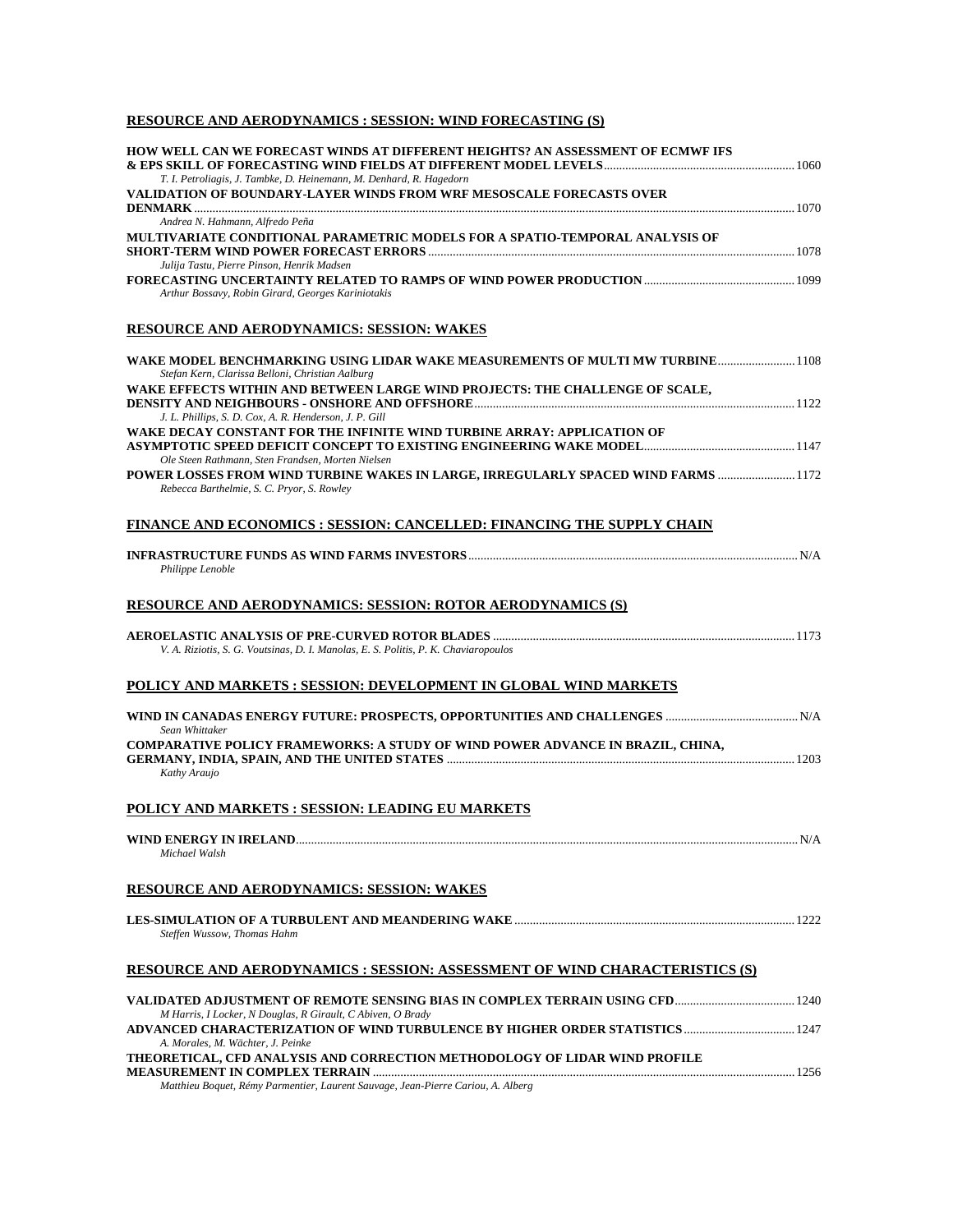| NUMERICAL AND EXPERIMENTAL METHODS FOR WIND SHEAR INVESTIGATIONS AND POWER                                                                                                                                        |  |
|-------------------------------------------------------------------------------------------------------------------------------------------------------------------------------------------------------------------|--|
| Francesco Castellani, Andrea Vignaroli, Emanuele Piccioni                                                                                                                                                         |  |
| <b>GRIDS: SESSION: LARGE SCALE INTEGRATION OF WIND ENERGY</b>                                                                                                                                                     |  |
| Kurt Rohrig, Reinhard Mackensen, Bernhard Lange, Alejandro Gesino, Lesch Katharina, Schlögl Florian                                                                                                               |  |
| N/A                                                                                                                                                                                                               |  |
| Robert Jankowski, Krzysztof Madajewski, Cezary Szwed                                                                                                                                                              |  |
| Rhonda Peters                                                                                                                                                                                                     |  |
| THE MERIT ORDER EFFECT OF WIND POWER - A LITERATURE SURVEY AND PRELIMINARY<br>Jesper Munksgaard                                                                                                                   |  |
| TOWARDS A SUCCESSFUL INTEGRATION OF WIND POWER INTO EUROPE'S ELECTRICITY GRIDS  1387<br>N/A                                                                                                                       |  |
| <b>POLICY AND MARKETS : SESSION: EMERGING EUROPEAN MARKETS</b>                                                                                                                                                    |  |
| Teodor Bobochikov                                                                                                                                                                                                 |  |
| <b>Ionel David</b>                                                                                                                                                                                                |  |
| N/A                                                                                                                                                                                                               |  |
| <b>HARDWARE: SESSION: OFFSHORE ACCESS, SAFETY AND STANDARDS</b>                                                                                                                                                   |  |
|                                                                                                                                                                                                                   |  |
| Alan Chivers, Craig Hutchinson                                                                                                                                                                                    |  |
| <b>Bo</b> Sander                                                                                                                                                                                                  |  |
| Juan Amate López, Pedro Pablo Castro Izquierdo, Alejandro González Andreu, Alberto Rodríguez López                                                                                                                |  |
| Mike Woebbeking                                                                                                                                                                                                   |  |
| EFFECTIVE TURBULENCE CALCULATIONS USING IEC 61400-1 EDITION 3: REACHING CONSENSUS                                                                                                                                 |  |
| J. Jacquemin, H Traylor, N F Muir, A D Cordle, N J Baldock, L Devaney                                                                                                                                             |  |
| <b>HARDWARE: SESSION: THE FUTURE SUPPLY CHAIN</b>                                                                                                                                                                 |  |
| Morten Keller                                                                                                                                                                                                     |  |
| LEARNING FROM THE AUTOMOTIVE AND AVIATION INDUSTRY - HOW MODULE STRATEGIES AND<br>Matthias Schmidt, Michael Scholl                                                                                                |  |
| Eduard Sala De Vedruna, Marc Mühlenbach                                                                                                                                                                           |  |
| <b>FACING INDUSTRY'S SUPPLY CHAIN CHALLENGES AND GLOBAL COMPETITION - INSIGHTS FROM</b><br>DANISH WIND INDUSTRY ASSOCIATION MEMBERS TO INCREASE SUPPLY CHAIN PERFORMANCE  1529<br>Jakob Lau Holst, Thomas Richter |  |
| <b>RESOURCE AND AERODYNAMICS : SESSION: WIND CHARACTERISTICS AND CONTROL (S)</b>                                                                                                                                  |  |
|                                                                                                                                                                                                                   |  |
| T. Mikkelsen, K. Hansen, N. Angelou, M. Sjöholm, M. Harris, P. Hadley, R. Scullion, G. Ellis, G. Vives                                                                                                            |  |

*R. Wagner, M. Courtney, J. Gottschall, P. Lindelöw-Marsden*  **L1-OPTIMAL MULTIVARIABLE PITCH CONTROL FOR LOAD REDUCTION ON LARGE WIND TURBINES**....................................................................................................................................................................................................1564 *Simone Schuler, David Schlipf, Martin Kühn, Frank Allgöwer*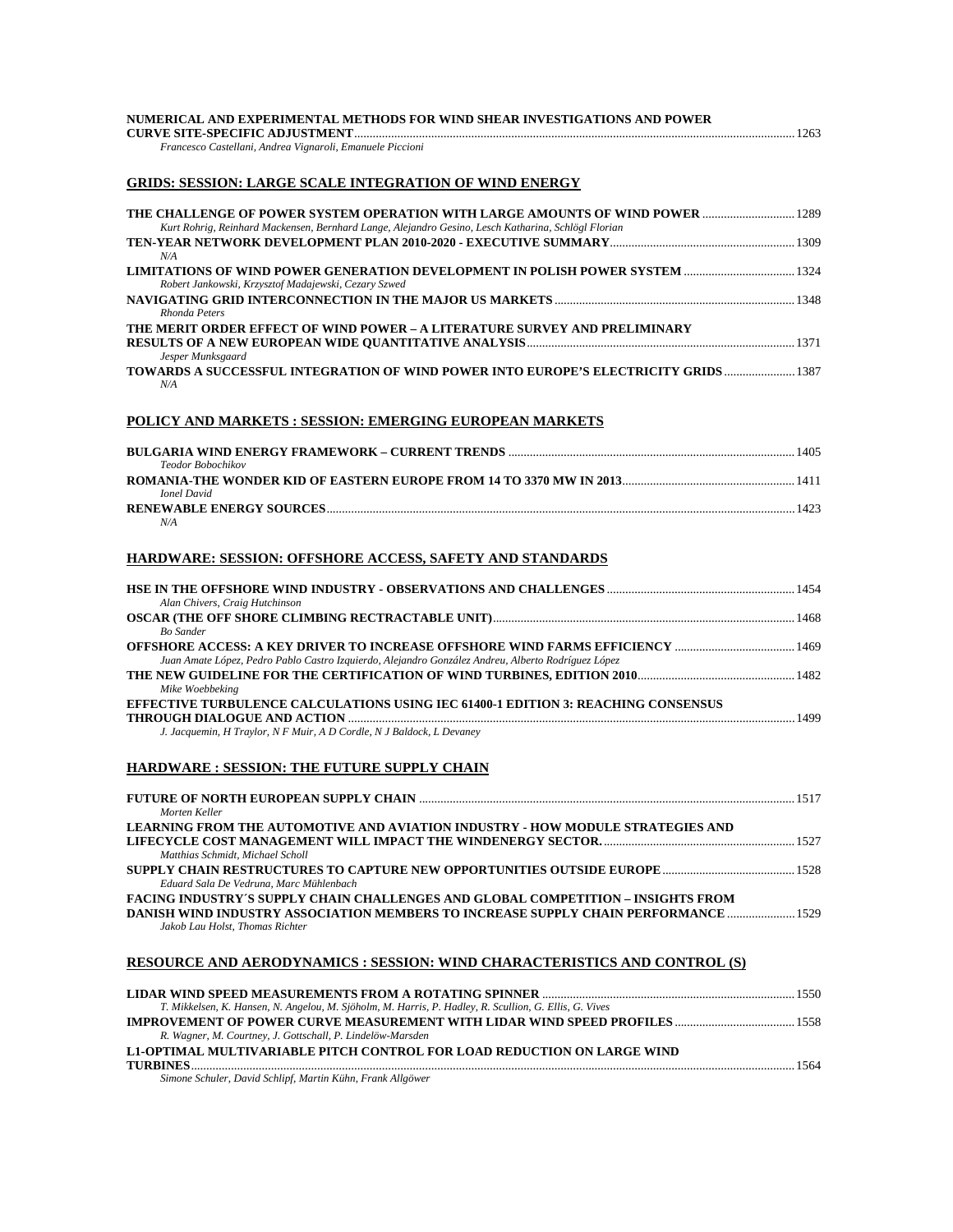#### **MODEL PREDICTIVE CONTROL FOR WIND TURBINES**..............................................................................................................1595

*Arne Körber, Rudibert King* 

Volume 3

#### **GRIDS : SESSION: OFFSHORE GRIDS FOR WIND POWER INTEGRATION**

| Jan De Decker, Achim Woyte, Jakob Völker                                                                                                                                                                                                                                                               |  |
|--------------------------------------------------------------------------------------------------------------------------------------------------------------------------------------------------------------------------------------------------------------------------------------------------------|--|
| THE IMPACT OF AN OFFSHORE ELECTRICITY HUB AT KRIEGERS FLAK ON POWER MARKETS 1637<br>Sascha T. Schröder, Helge V. Larsen, Peter Meibom                                                                                                                                                                  |  |
| 1661 A REVIEW OF OFFSHORE WIND POWER GRID CONNECTION OPTIONS IN THE BOTHNIAN BAY<br>Sisu Niskanen                                                                                                                                                                                                      |  |
| 1683 [1683] FIRST STEPS IN DEVELOPING A FUTURE NORTH-SEA OFFSHORE GRID …………………………………………………………………………<br>Krzysztof Rudion, Antje G. Orths, Peter B. Eriksen, Zbigniew Styczynski                                                                                                                         |  |
| HARDWARE : SESSION: WIND TURBINE ELECTRICAL SYSTEMS                                                                                                                                                                                                                                                    |  |
| Anders Troedson, Piyush Desai                                                                                                                                                                                                                                                                          |  |
| IMPORTANCE OF ADVANCED SIMULATIONS OF ELECTRICAL TRANSIENTS IN WIND TURBINES  1749<br>G. Ramtharan, N. Chris, B. Ervin                                                                                                                                                                                 |  |
| POWER TRANSFORMER ROLE FOR GEARBOX MECHANICAL STRESS MITIGATION DURING<br>VOLTAGE DIPS APPLIED TO DOUBLY-FED INDUCTION GENERATOR BASED WIND TURBINES<br>Davide Aguglia, Renato Rebeschini                                                                                                              |  |
| UNBALANCED SHORT-CIRCUIT FAULTS: SIEMENS WIND POWER FULL SCALE CONVERTER<br>INTERFACED WIND TURBINE MODEL AND CERTIFIED FAULT-RIDE-THROUGH VALIDATION 1784<br>Vladislav Akhmatov, Björn Andresen, Jørgen Nygaard Nielsen, Kim Høj Jensen, Nikolaus M. Goldenbaum, Jan Thisted, Michael<br>Frydensbjerg |  |
| Luc Van Bockstal, Stephan Kliche, Sam Vandenborn, Jan Vander Auwera, Kevin Van Den Broeck, Rudi Van Den Bleeken                                                                                                                                                                                        |  |
| SESSION: CANCELLED: POLICY PANEL: RENEWABLE ENERGY IN EUROPE: ACHIEVING 20% BY 2020?                                                                                                                                                                                                                   |  |
| Chris Kirby, Stuart Calverley, Jan Rens, Kais Atallah                                                                                                                                                                                                                                                  |  |
| HARDWARE : SESSION: THE FUTURE SUPPLY CHAIN                                                                                                                                                                                                                                                            |  |
| Meghan Shaw                                                                                                                                                                                                                                                                                            |  |
| EMERGING EAST EUROPEAN WIND TURBINE AND COMPONENT SUPPLY CHAIN PROSPECTS 2010-<br>Michael Hannon                                                                                                                                                                                                       |  |
| HARDWARE : SESSION: NEW CONCEPTS AND METHODS                                                                                                                                                                                                                                                           |  |
| Filippo Gagliardi                                                                                                                                                                                                                                                                                      |  |
| N/A                                                                                                                                                                                                                                                                                                    |  |
| N/A                                                                                                                                                                                                                                                                                                    |  |
| HARDWARE : SESSION: FATIGUE, COMPONENTS, RELIABILITY (S)                                                                                                                                                                                                                                               |  |
| <b>IMPROVED FATIGUE DESIGN METHODS FOR OFFSHORE WIND TURBINE ROTOR BLADES</b>                                                                                                                                                                                                                          |  |

| CONSIDERING NON-LINEAR GOODMAN ANALYSIS COMBINED WITH FINITE ELEMENT ANALYSIS  1963                                    |  |
|------------------------------------------------------------------------------------------------------------------------|--|
| S. Wessels, M. Strobel, A. Van Wingerde, I. Hüßler, H.-G. Busmann                                                      |  |
|                                                                                                                        |  |
| Michael Wilkinson, Ben Hendriks, Fabio Spinato, Keir Harman, Eugenio Gomez, Horacio Bulacio, Jordi Roca, Peter Tavner, |  |
| Yanhui Feng, Hui Long                                                                                                  |  |
| DEVELOPMENT OF A NEW TEST METHODOLOGY FOR ADHESIVE JOINTS IN THE WIND INDUSTRY  2005                                   |  |

*F. Sayer, A. Van Wingerde, H.-G. Busmann, M. Knops, R. Windbichler, F. Kleiner, M. Trusheim*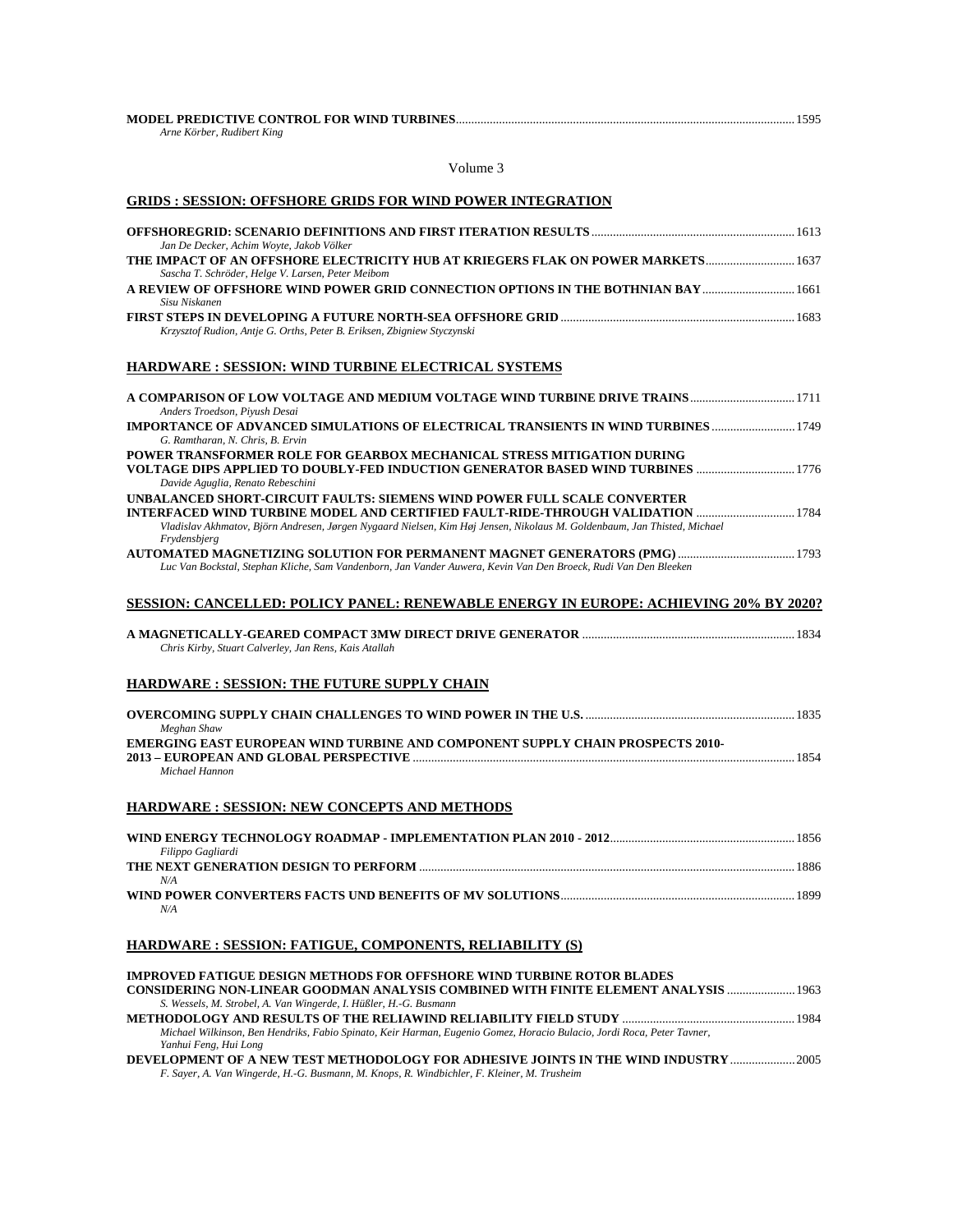| ELECTRICAL SUBASSEMBLIES OF WIND TURBINES: A SUBSTANTIAL RISK FOR THE                                                                                                                                                                                                                        |  |
|----------------------------------------------------------------------------------------------------------------------------------------------------------------------------------------------------------------------------------------------------------------------------------------------|--|
| Stefan Faulstich, Philipp Lyding, Berthold Hahn<br>Robert Trzaskowski                                                                                                                                                                                                                        |  |
| <b>GRIDS</b> : SESSION: GRID ASPECTS (S)                                                                                                                                                                                                                                                     |  |
| WIND GENERATION MODELLING FOR TRANSMISSION SYSTEMS ADEQUACY STUDIES WITH<br>François Vallée, Jacques Lobry, Olivier Deblecker                                                                                                                                                                |  |
| HVDC SOLUTION FOR OFFSHORE WIND PARK COMPRISING TURBINES EQUIPPED WITH FULL-                                                                                                                                                                                                                 |  |
| Ranjan Sharma, Tonny W. Rasmussen, Kim H. Jensen, Vladislav Akhmatov<br>FUEL CELL - WIND FARM HYBRID ENERGY SYSTEM FOR REDUCING POWER FLUCTUATIONS IN                                                                                                                                        |  |
| J. E. Villena-Lapaz, A. Vigueras-Rodríguez, E. Gómez Lázaro, A. Molina, J. A. Fuentes<br>THE POTENTIAL OF ADVANCED SHORTEST-TERM FORECASTS AND DYNAMIC PREDICTION<br>Jan Dobschinski, Ennio De Pascalis, Arne Wessel, Lüder Von Bremen, Bernhard Lange, Kurt Rohrig, Yves-Marie Saint Drenan |  |
| RESOURCE AND AERODYNAMICS : SESSION: AERODYNAMICS, AEROELASTICITY AND CONTROL                                                                                                                                                                                                                |  |
| Helge Aa. Madsen, Peter B. Andersen, Tom L. Andersen, Christian Bak, Thomas Buhl                                                                                                                                                                                                             |  |
| FURTHER PROGRESS WITH FIELD TESTING OF INDIVIDUAL PITCH CONTROL ……………………………………………………2176<br>E. Bossanyi, A Wright, P Fleming                                                                                                                                                                 |  |
| A CFD INVESTIGATION OF THE NEAR-BLADE 3D FLOW FOR A COMPLETE WIND TURBINE<br>Sugoi Gómez-Iradi, George N. Barakos, Xabier Munduate                                                                                                                                                           |  |
| <b>HARDWARE : SESSION: MEASUREMENT AND SIMULATION ADVANCES</b>                                                                                                                                                                                                                               |  |
| Carlo L. Bottasso, Filippo Campagnolo, Alessandro Croce                                                                                                                                                                                                                                      |  |
| ECO100 3MW PROTOTYPE: EXTREME WIND TURBINE MEASUREMENTS AND DEVELOPMENT OF A                                                                                                                                                                                                                 |  |
| Albert Fisas, Carles Gayán, Manel Martín<br>LOAD TRANSIENT ANALYSIS OF WIND TURBINE DRIVE TRAIN UNDER GRID DISTURBANCES2277                                                                                                                                                                  |  |
| J. Sanz-Corretge, A. García-Barace, I. Egaña<br>Rut Heemskerk, Thierry Adane, Reiner Wagner                                                                                                                                                                                                  |  |
| <b>COMPARISON OF MULTIBODY SIMULATIONS AND MEASUREMENTS OF WIND TURBINE</b><br>Ben Marrant, Frederik Vanhollebeke, Joris Peeters                                                                                                                                                             |  |
| HARDWARE: SESSION: OFFSHORE: TOOLS, SUPPORT STRUCTURES (S)                                                                                                                                                                                                                                   |  |
| <b>FLOATING OFFSHORE WIND TURBINES: TENSION LEG PLATFORM AND TAUGHT LEG BUOY</b>                                                                                                                                                                                                             |  |
| P. D. Sclavounos, S. Lee, J. Dipietro, G. Potenza, P. Caramuscio, G. De Michele<br>OFFSHORE CODE COMPARISON COLLABORATION WITHIN IEA WIND TASK 23: PHASE IV RESULTS                                                                                                                          |  |
| J. Jonkman, T. Larsen, A. Hansen, T. Nygaard, K. Maus, M. Karimirad, Z. Gao, T. Moan, I. Fylling<br><b>FATIGUE DESIGN FOR PREVAILING AXIALLY LOADED GROUTED CONNECTIONS OF OFFSHORE</b>                                                                                                      |  |
| Peter Schaumann, Anne Bechtel, Stephan Lochte-Holtgreven                                                                                                                                                                                                                                     |  |

#### Volume 4

| Ludger Lohaus, Nick Lindschulte, Steffen Anders |  |
|-------------------------------------------------|--|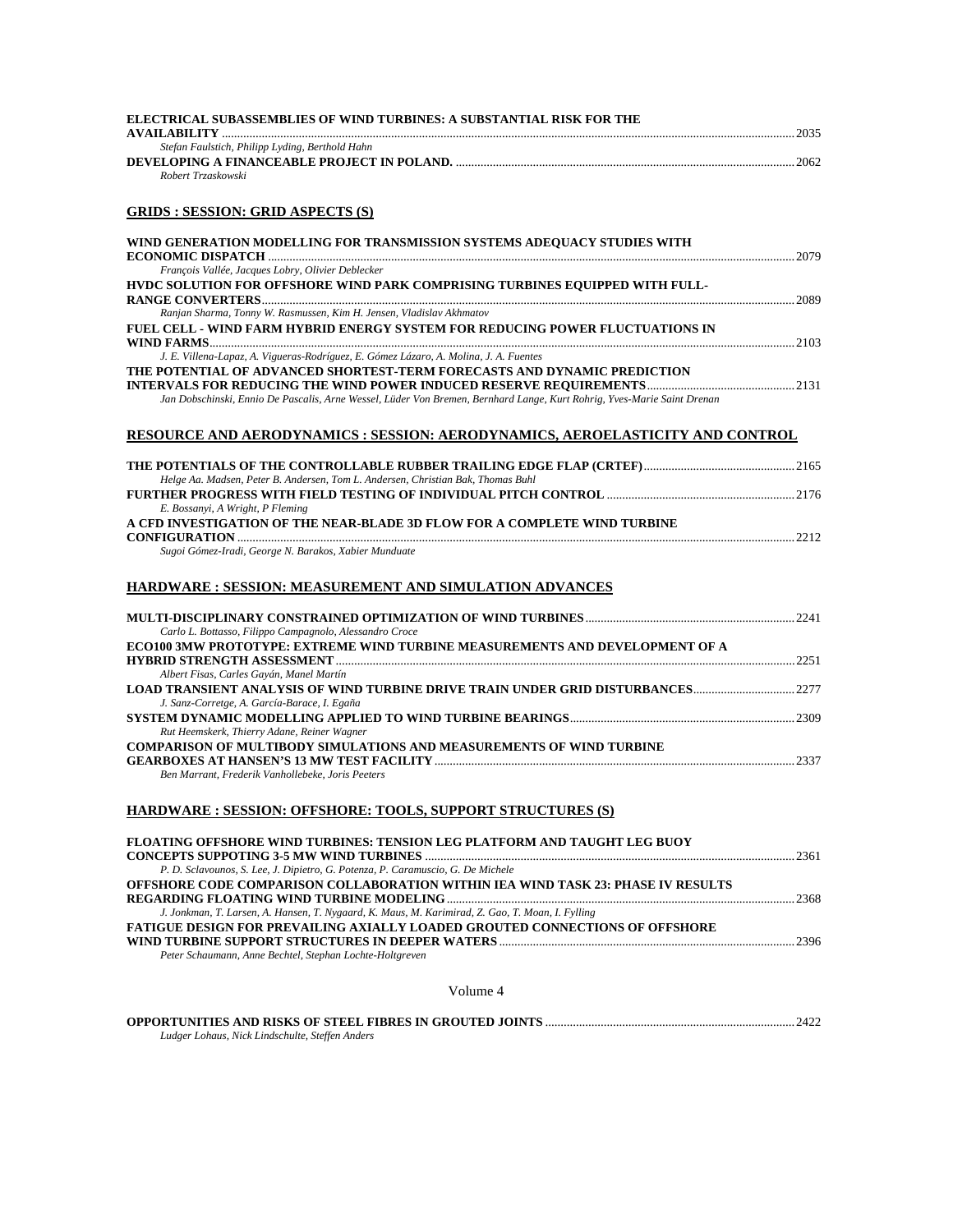# **FINANCE AND ECONOMICS : SESSION: MODELS ASSESSING COST COMPETITIVENESS**

| INSERTING RISK IN THE CALCULATION OF THE LEVELISED COST OF ELECTRICITY (LCOE) 2450                                                                                                                                         |  |
|----------------------------------------------------------------------------------------------------------------------------------------------------------------------------------------------------------------------------|--|
| Athanasia Arapogianni                                                                                                                                                                                                      |  |
| Sander Lensink<br>Anders Kofoed-Wiuff                                                                                                                                                                                      |  |
| <b>HARDWARE: SESSION: RELIABILITY</b>                                                                                                                                                                                      |  |
| TECHNOLOGY AND MATERIAL FOR IMPROVED RELIABILITY IN THE GE 2.5XL WIND TURBINE2500                                                                                                                                          |  |
| James Maughan, Burkhard Schwarz, Richard Reno<br>USING AN FMEA METHOD TO COMPARE PROSPECTIVE WIND TURBINE DESIGN RELIABILITIES2501                                                                                         |  |
| Peter Tavner, Andrew Higgins, Hooman Arabian, Hui Long, Yanhui Feng                                                                                                                                                        |  |
| Rob Dwyer-Joyce, Matt Marshall, Stuart Herbert, Andrew Streatfield<br>LIFE-LIMITING WEAR OF WIND TURBINE GEARBOX BEARINGS: ORIGINS AND SOLUTIONS 2559<br>G. L. Doll, M. N. Kotzalas, Y. S. Kang                            |  |
| MODELLING OF STATIC AND FATIGUE FAILURE IN WIND TURBINE BLADES USING A PARAMETRIC<br>A. Geoff Dutton, Matthew Clarke, Paul A. Bonnet                                                                                       |  |
| <b>HARDWARE: SESSION: OPERATION AND MAINTENANCE WITH CONDITION MONITORING</b>                                                                                                                                              |  |
| Francis Pelletier, Masson Christian, Tahan Antoine, Jette Martin                                                                                                                                                           |  |
| Holger Daum, Volker Kreidler                                                                                                                                                                                               |  |
| N/A                                                                                                                                                                                                                        |  |
| <b>HARDWARE: SESSION: DRIVE TRAIN COMPONENTS (S)</b>                                                                                                                                                                       |  |
| DETECTING INCIPIENT WIND TURBINE GEARBOX FAILURE: A SIGNAL ANALYSIS METHOD FOR                                                                                                                                             |  |
| Yanhui Feng, Yingning Qiu, Christopher Crabtree, Peter Tavner<br>K. Smolders, H. Long, Y. Feng, P. Tavner                                                                                                                  |  |
| <b>RESOURCE AND AERODYNAMICS : SESSION: ADVANCED RESOURCE MODELLING</b>                                                                                                                                                    |  |
| Clive Wilson, Stuart Webster, Simon Vosper, Peter Clark, Andy Brown, Peter Murkin, Adam Leonard-Williams, Tom Butcher, Rob<br>Harrison                                                                                     |  |
| INTEGRATION OF ATMOSPHERIC STABILITY IN WIND POWER ASSESSMENT THROUGH CFD                                                                                                                                                  |  |
| Olivier Texier, Tristan Clarenc, Céline Bezault, Nicolas Girard, Johan Degelder<br>ANALYSIS OF THE SIMILARITY IN TURBULENCE INTENSITY AND WIND SHEAR AS FUNCTION OF                                                        |  |
| C. Veiga Rodrigues, J. C. Matos, L. T. Paiva, J. M. L. M. Palma<br>MAPPING THE WIND RESOURCES OF NORTHERN SCANDINAVIA AND THE U.K. RESOURCE<br>ESTIMATION IN COMPLEX TERRAIN USING A FULL ATMOSPHERIC MODEL WITH VERY HIGH |  |
| Anna Hilden, Gard Hauge, Niklas Sondell                                                                                                                                                                                    |  |
| SESSION: WIND POWER PLANTS AND GRID INTEGRATION                                                                                                                                                                            |  |
| WIND GENERATION CONTROL STRATEGIES FOR GRID INTEGRATION ACCIONA WINDPOWER                                                                                                                                                  |  |
| Óscar Alonso, Teresa Arlaban, Alberto García, Alejandro Gonzalez<br>Lukasz Hubert Kocewiak, Jesper Hjerrild, Claus Leth Bak                                                                                                |  |
| ADVANCED TWO-LEVEL VOLTAGE CONTROL IN WIND FARMS WITH DOUBLY FED INDUCTION<br>Roman Bluhm, Jens Fortmann                                                                                                                   |  |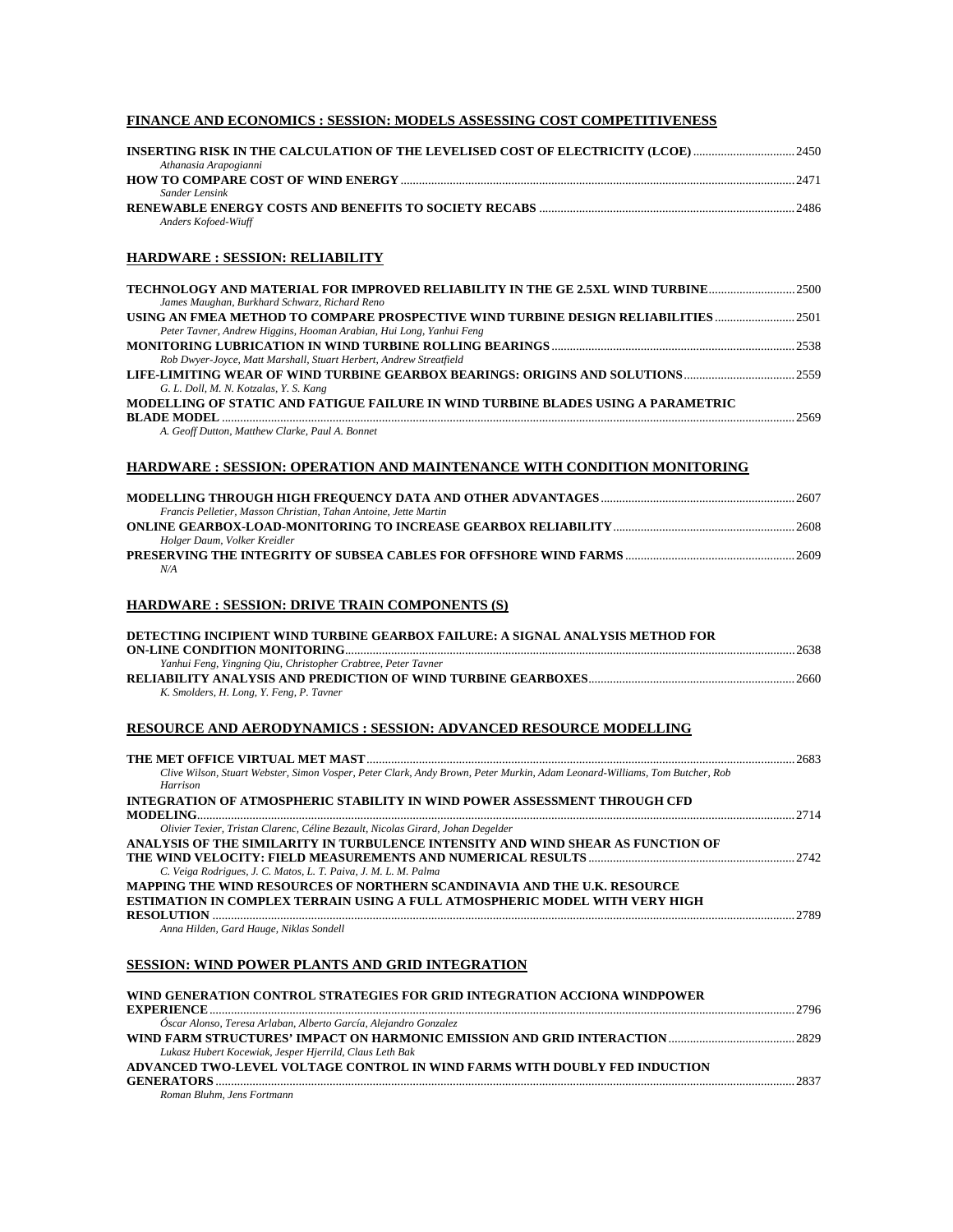| THE SUCCESSFUL HISTORY OF THE COLLABORATION BETWEEN THE WIND ENERGY INDUSTRY                                                                                                                  |  |
|-----------------------------------------------------------------------------------------------------------------------------------------------------------------------------------------------|--|
| Luis Coronado, Alberto Ceña, Antonio Balado, Olivia Alonso García, Eduardo Prieto, Juan Manuel Rodríguez                                                                                      |  |
| <b>HARDWARE: SESSION: NEW CONCEPTS AND METHODS</b>                                                                                                                                            |  |
| REAL-TIME SHAPE ESTIMATION WITH FIBER OPTIC SENSORS DISTRIBUTED IN ROTOR BLADES2881<br>Hong-Il Kim, Lae-Hyoung Kang, Jae-Hung Han, Hyung-Joon Bang                                            |  |
|                                                                                                                                                                                               |  |
| Shu Ching Quek, Peggy Baehmann, Thomas Miebach, Chandra Yerramalli, Waseem Faidi                                                                                                              |  |
| Alex Potier, Charles Gamble                                                                                                                                                                   |  |
| RESOURCE AND AERODYNAMICS : SESSION: AERODYNAMICS, AEROELASTICITY AND CONTROL                                                                                                                 |  |
| AEROACOUSTICS AND AERODYNAMIC PERFORMANCE OF A ROTOR WITH FLATBACK AIRFOILS  2893<br>Matthew Barone, Joshua Paquette, Eric Simley, Monica Christiansen                                        |  |
|                                                                                                                                                                                               |  |
| Carlo Luigi Bottasso, Alessandro Croce, Stefano Cacciola, Sandeep Gupta                                                                                                                       |  |
| FINANCE AND ECONOMICS : SESSION: MODELS ASSESSING COST COMPETITIVENESS                                                                                                                        |  |
| Soren Krohn                                                                                                                                                                                   |  |
| <b>POSTER SESSION : TOPIC: GLOBAL POLICIES AND MARKETS</b>                                                                                                                                    |  |
| NEW ENTRANTS TO THE WIND INDUSTRY BRING FRESH PERSPECTIVES, CHALLENGES, AND YET<br>B. Woodman, B. Lundie                                                                                      |  |
| AN FIT(FEED-IN TARIFFS) COMPUTATION MODEL AND ITS STRAIGHTFORWARD SOLUTION USING<br>Eunil Kim, Keon Hoon Kim                                                                                  |  |
| 1914 INTERNATIONAL COLLABORATION ON THE COST OF WIND ENERGY UNDER IEA WIND TASK                                                                                                               |  |
| Paul Schwabe, Sander Lensink, Athanasia Arapogianni, Alberto Ceña, Karlynn Cory, Markus Geissmann, Klaus Hammes,<br>Maureen Hand, Edward James-Smith, Stefan Luxembourg, Ángeles Mora Sánchez |  |
| A NODAL PRICING APPROACH FOR A COMBINED WIND PV PUMP HYDRO STORAGE SYSTEM                                                                                                                     |  |
| Patric Kleineidam, Burcu Özdirik, Daniel Gudopp                                                                                                                                               |  |
| Arnd C. Helmke                                                                                                                                                                                |  |
| <b>TOPIC: LEADING EUROPEAN MARKETS</b>                                                                                                                                                        |  |
| A NEW FINANCIAL INCENTIVE FOR THE INTEGRATION OF LARGE AMOUNTS OF WIND ENERGY<br>Patrick Hochloff, Katharina Lesch, Kurt Rohrig, Florian Schlögl, Markus Speckmann                            |  |
|                                                                                                                                                                                               |  |
| Juha Kiviluoma, Petteri Kuuva, Esa Peltola, Hannele Holttinen, Jari Ihonen<br>NATIONAL INNOVATIONS IN WIND POWER INTEGRATION: THE CASES OF DENMARK AND SPAIN 2938                             |  |
| Kathy Araujo                                                                                                                                                                                  |  |
| Alun Roberts, Mike Blanch, Chris Jones, Bruce Valpy                                                                                                                                           |  |
| TOPIC: EMERGING EASTERN EUROPEAN MARKETS                                                                                                                                                      |  |

|                                                                                         | 2941 |
|-----------------------------------------------------------------------------------------|------|
| Siegfried Seewald                                                                       |      |
|                                                                                         | 2942 |
| Pavla Cinková, Jirí Prikryl, Tomáš Starý                                                |      |
| <b>MARKET BASED CROSS-BORDER EXPANSION PLANNING IN CENTRAL AND EASTERN EUROPE </b> 2948 |      |
| Tomasz Smieja, Swen Löppen, Zbigniew Styczynski                                         |      |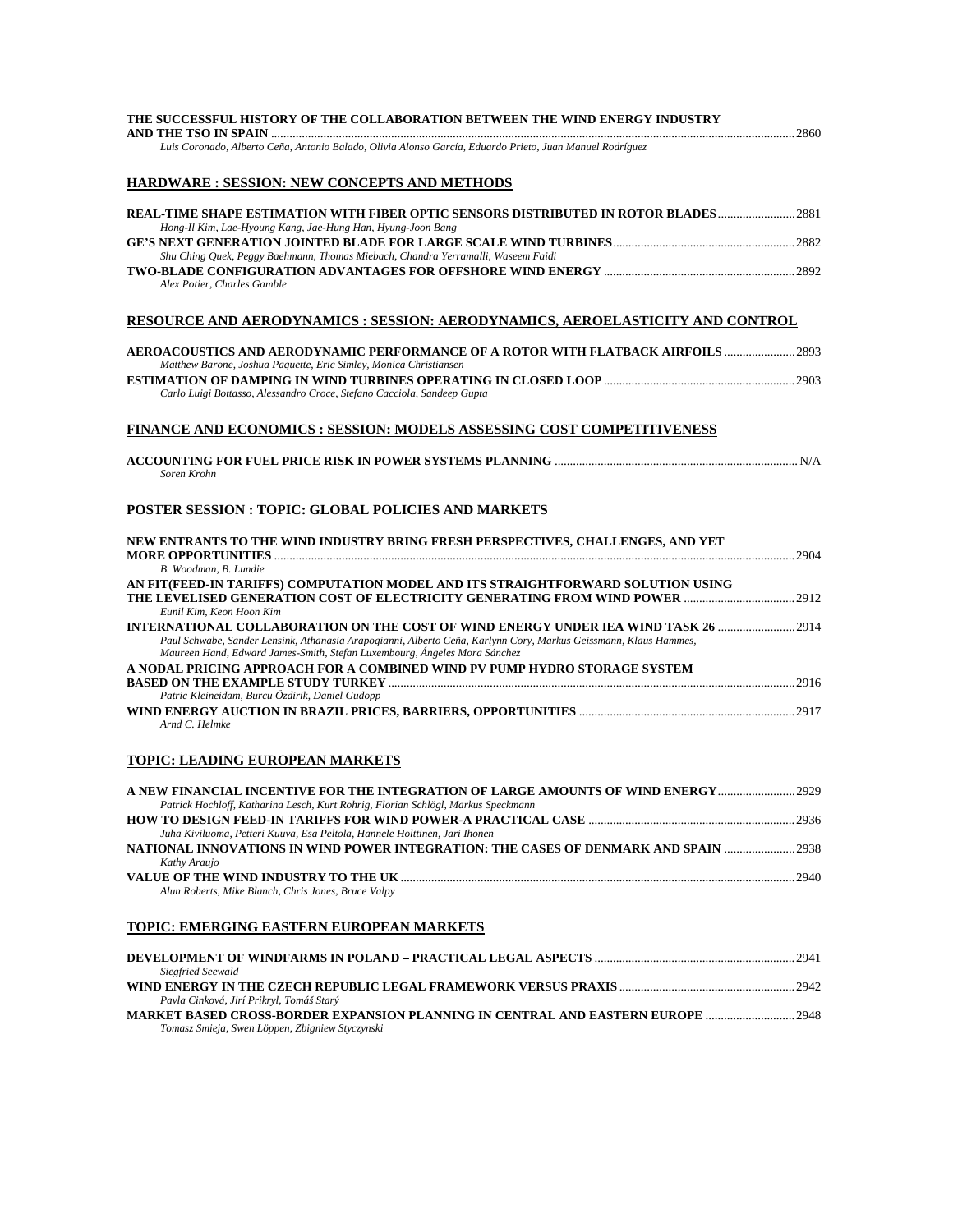# **TOPIC: SUPPLY CHAIN**

| SWORD CTSPACE: DOCUMENT MANAGEMENT AND COLLABORATION WORKFLOW<br>APPLICATIONS FOR THE DESIGN, CONSTRUCTION AND OPERATION OF LARGE WIND INDUSTRY                                    |  |
|------------------------------------------------------------------------------------------------------------------------------------------------------------------------------------|--|
| Ingo Marienfeld, Eddie Swistak                                                                                                                                                     |  |
| BUSINESS RELATED SERVICES ALONG THE SUPPLY CHAIN: POTENTIALS FOR THE WIND ENERGY                                                                                                   |  |
| Peter Thomassen, Marc Hübbers, Boris Ansorge, Henrik Wienholdt                                                                                                                     |  |
| MODEL FACTORY CONCEPT –ENABLER FOR QUICK MANUFACTURING CAPACITY RAMP-UP ………………………………2965<br>Pertti Kurttila, Mark Shaw, Petri Helo                                                 |  |
| A SUCCESS STORY - MV SUBSEA CABLE SUPPLY AND INSTALLATION AT HORNS REV II OFFSHORE                                                                                                 |  |
| Karlheinz Abel                                                                                                                                                                     |  |
| Phil Rhead, Jess Hulse                                                                                                                                                             |  |
| Alun Roberts                                                                                                                                                                       |  |
| Matthew Paul, Michael Smyers                                                                                                                                                       |  |
| TOPIC: HUMAN RESOURCES AND EDUCATION                                                                                                                                               |  |
| WIND FOR SCHOOLS: DEVELOPING EDUCATIONAL PROGRAMS TO TRAIN A NEW WORKFORCE<br>Larry Flowers, Ian Baring-Gould                                                                      |  |
| WAUDIT WIND RESOURCE ASSESSMENT AUDIT AND STANDARDIZATION: A MARIE CURIE INITIAL                                                                                                   |  |
| Javier Sanz Rodrigo, Javier Sanz Rodrigo, Gijs Van Kuik, Stephan Barth<br>John Lazarou                                                                                             |  |
| Rhonda Peters, Fiona Gaston                                                                                                                                                        |  |
| TOPIC: CARBON PRICES, EMISSIONS TRADING, OTHER CLIMATE POLICIES & INVESTMENT<br><b>DECISIONS</b>                                                                                   |  |
| THE EFFECT THAT A US SIGNATURE ON A KYOTO-II CLIMATE CHANGE MITIGATION TREATY (OR<br>AN EQUIVALENT US DOMESTIC CLIMATE MITIGATION POLICY) WILL HAVE ON THE US WIND                 |  |
|                                                                                                                                                                                    |  |
| Michael Stavy<br>MODEL FOR COMPARING AND PROJECTING THE LEVELISED COST OF ELECTRICITY GENERATED<br>BY NEW GAS, COAL, NUCLEAR POWER STATIONS AND WIND ENERGY (ON- AND OFFSHORE)3011 |  |
| Athanasia Arapogianni, Gloria Rodrigues, Nicolas Fichaux, Arthouros Zervos, George Caralis                                                                                         |  |
| TOPIC: OFFSHORE: MARKET DEPLOYMENT AND PROSPECTS                                                                                                                                   |  |
| Bernhard Lange, Michael Durstewitz                                                                                                                                                 |  |
| Marc Mühlenbach, Eduard Sala De Vedruna                                                                                                                                            |  |
| S. Faulstich, P. Lyding, B. Hahn, S. Lopez                                                                                                                                         |  |
| ADVANCED COMPONENT AND SYSTEM TESTING A HOLISTIC APPROACH TO THE CHALLENGE OF                                                                                                      |  |
| S. J. Herbert, R. S. Court, Alan Waggott                                                                                                                                           |  |
| Mike Blanch, Ian Fletcher, Bruce Valpy                                                                                                                                             |  |

# **TOPIC: PUBLIC AWARENESS AND SOCIAL ACCEPTANCE**

#### **A FEASIBILITY STUDY FOR ESTABLISHMENT OF OFFSHORE WIND POWER GENERATION SYSTEM IN JAPAN**......................................................................................................................................................................................................3037

*Hiroyuki Sukegawa, Kazuhito Oishi, Yukinari Fukumoto, Takeshi Ishihara, Atsushi Yamaguchi, Hisao Kondou, Takashi Matsumoto, Tsuyoshi Ikeya, Eiji Usami, Shinko Suzuki, Satoshi Inagaki*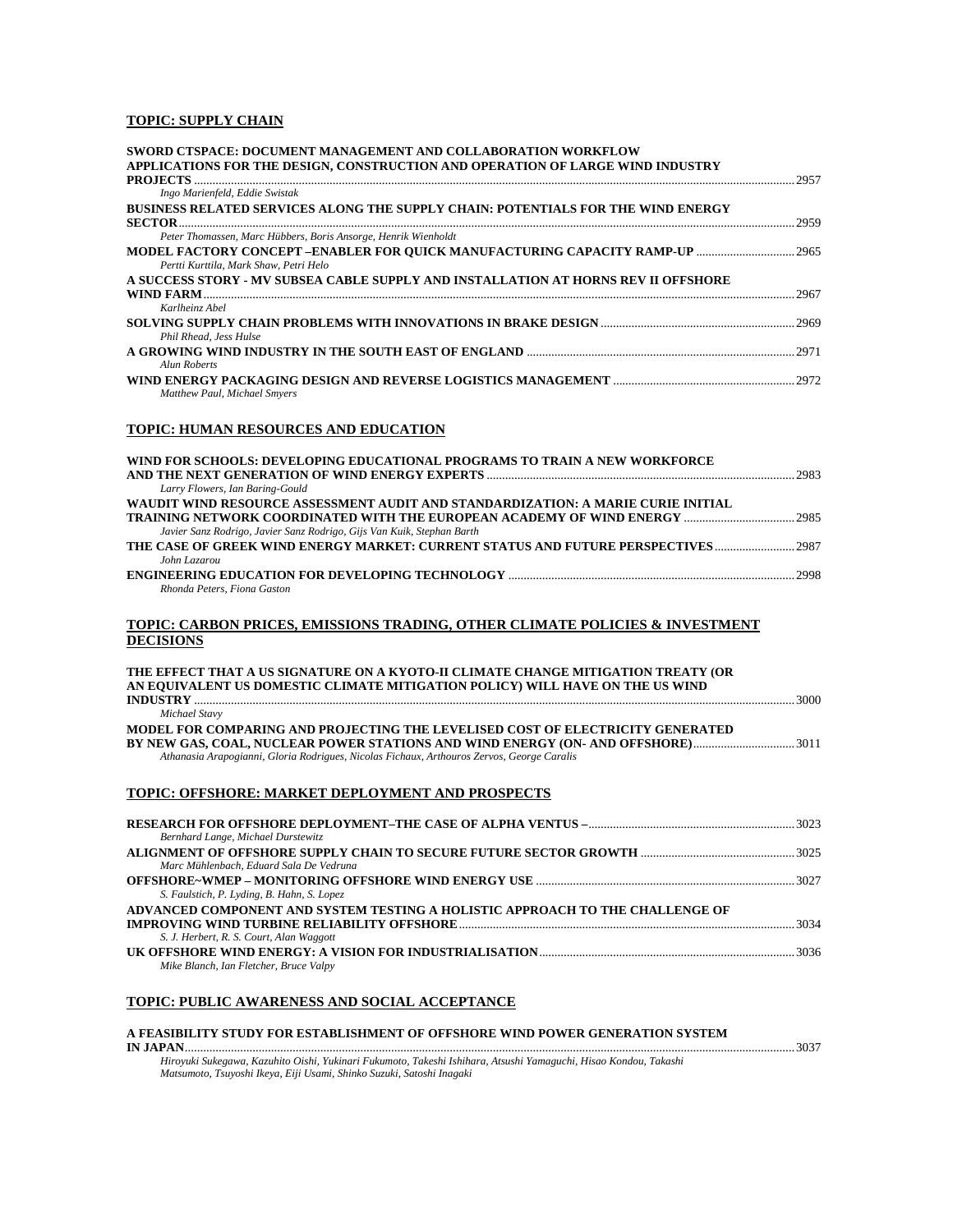# **TOPIC: ENVIRONMENT AND PLANNING**

| WINDSPEED DECISION SUPPORT SYSTEM (DSS), A PLANNING INSTRUMENT TO REDUCE                                                                                         |  |
|------------------------------------------------------------------------------------------------------------------------------------------------------------------|--|
|                                                                                                                                                                  |  |
| Christoph Schillings, Thomas Wanderer, Karina Veum, Joost Van Stralen, Jan Tjalling Van Der Wal, Jerome Jacquemin                                                |  |
| Michael Watson, Kai Frolic, Jan Georgopoulos                                                                                                                     |  |
| THE IMPACT OF EUROCONTROL WIND TURBINE GUIDELINES ON THE DEVELOPMENT OF FUTURE                                                                                   |  |
| Michael Watson, Adam Knights                                                                                                                                     |  |
| A GIS-BASED DECISION SUPPORT METHODOLOGY FOR ASSESSING WIND TURBINE EFFECTS ON                                                                                   |  |
| M. Watson, J. Georgopoulos, K. Frolic                                                                                                                            |  |
| ASSESSMENT OF CO2 BALANCING IN CASES OF WIND FARM INSTALLATIONS AT FORESTED AREAS                                                                                |  |
|                                                                                                                                                                  |  |
| Elpiniki A. Apostolaki-Iosifidou, Y. G. Perivolaris<br>A METHOD FOR THE ASSESSMENT OF PREDICTED IMPACT BY WIND TURBINES ON WIRELESS                              |  |
| TELEMETRY, ALLEVIATING AND MITIGATING INFRINGEMENT ISSUES FOR THE DEVELOPER 3064                                                                                 |  |
| Grahame Stuteley, Mike Watson                                                                                                                                    |  |
| PRACTICALITIES OF MARINE MAMMAL MITIGATION DURING WIND FARM CONSTRUCTION 3069<br>Nicola Clark, Nick Duthie                                                       |  |
| TOPIC: RISK ASSESSMENT AND MANAGEMENT                                                                                                                            |  |
|                                                                                                                                                                  |  |
| Heinz-Theo Mengelkamp, Daniel Bendel, Dietmar Obst, Ralf Meyerhof                                                                                                |  |
| Gordon Randall, Heidi Brovold, Karen Conover                                                                                                                     |  |
| <b>LESSONS LEARNED FROM RECENT BLADE FAILURES: HOW TO MINIMISE BLADE FAILURE RISKS 3075</b><br>Dayton Griffin, Matthew Malkin, Roberto Spallino                  |  |
| REAL OPERATIONAL CHARACTERISTICS AND PERFORMANCE OF LARGE WIND FARM                                                                                              |  |
| Patric Kleineidam, Raya Peterson, Kathrine Næs                                                                                                                   |  |
|                                                                                                                                                                  |  |
| Martin Strack, Dimitri Foussekis, Ignacio Marti, Kai Mönnich, Niels G. Mortensen, Stefan Müller, Daniel Ortiz, Frederike Reher,<br>Micha Wehner                  |  |
| 1987 - THE ROLE OF POWER CURTAILMENT ON THE UNCERTAINTY OF ENERGY YIELD ESTIMATES<br>José Matos, Miguel Marques, Bruno Silva, Catarina Ribeiro, Álvaro Rodrigues |  |
| TOPIC: PROJECT FINANCE AND PRIVATE EQUITY                                                                                                                        |  |
| Christos Kolliatsas, Mott Macdonald                                                                                                                              |  |
|                                                                                                                                                                  |  |
| Philippe Raybaud                                                                                                                                                 |  |
| THE IMPACTS OF THE FINANCIAL CRISIS: WIND ENERGY PROJECTS IN EASTERN EUROPE                                                                                      |  |
| Matthias Jachira                                                                                                                                                 |  |
| Josef Robert Straninger                                                                                                                                          |  |
| SECURING WIND PROJECT FINANCING: RECENT LEGISLATIVE CHANGES MAKE TAKING AND                                                                                      |  |
| Sergiusz Ciolkowski, Peter Swiecick                                                                                                                              |  |
| PRIVATE EQUITY FINANCING FOR OFFSHORE WIND FARMS DURING IMPLEMENTATION PHASE 3106<br>Martin Billhardt                                                            |  |
| <b>TOPIC: OFFSHORE WIND RESOURCE ASSESSMENT</b>                                                                                                                  |  |
|                                                                                                                                                                  |  |
| C. Hasager, M. Badger, A. Peña, I. Karagali, P. Astrup, J. Badger, A. Hahmann, A. Mouche, E. Berge, Ø. Byrkjedal, A. Stoffelen,                                  |  |

| C. Hasager, M. Badger, A. Peña, I. Karagali, P. Astrup, J. Badger, A. Hahmann, A. Mouche, E. Berge, Ø. Byrkjedal, A. Stoffelen, |      |
|---------------------------------------------------------------------------------------------------------------------------------|------|
| A. Oldroyd                                                                                                                      |      |
|                                                                                                                                 |      |
| Jörg Bendfeld, Jens Krieger, Michael Splett                                                                                     |      |
|                                                                                                                                 |      |
| Jacob D. Grunnet, Mohsen Soltani, Torben Knudsen, Martin Kragelun, Thomas Bak                                                   |      |
| PRELIMINARY RESULTS OF A STATISTICAL WIND RESOURCES ANALYSIS IN OFFSHORE                                                        |      |
|                                                                                                                                 | 3130 |
| Rolando Soler-Bientz, Simon Watson, David Infield                                                                               |      |
|                                                                                                                                 |      |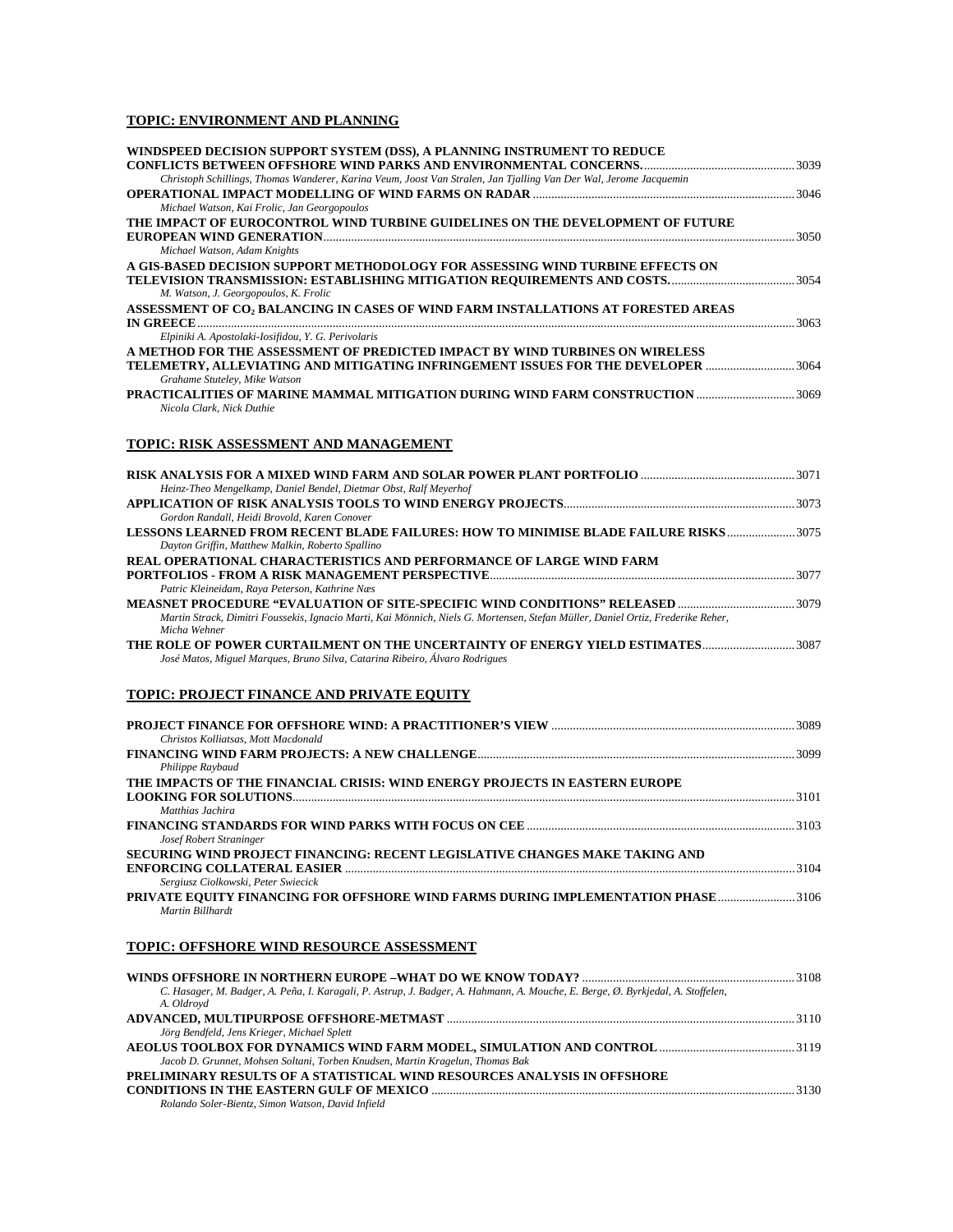| NORSEWIND OFFSHORE REMOTE SENSING: FIRST RESULTS FROM LIDAR DEPLOYMENTS ON    |      |
|-------------------------------------------------------------------------------|------|
|                                                                               | 3141 |
| Detlef Kindler, Andrew Oldroyd                                                |      |
| INSTALLATION AND INSTRUMENTATION OF OFFSHORE MET TOWERS - LESSONS LEARNED AND |      |
|                                                                               | 3143 |
| John Lyons, Kevin Smith, Allen Sloan                                          |      |
|                                                                               | 3145 |
| Erik Holtslag                                                                 |      |

# **TOPIC: SITING IN COMPLEX TERRAINS AND FORESTED AREAS**

| DEVELOPMENT OF A MESO-MICROSCALE COUPLING PROCEDURE FOR SITE ASSESSMENT IN<br><b>COMPLEX TERRAIN</b> 2147                     |      |
|-------------------------------------------------------------------------------------------------------------------------------|------|
| F. A. Castro, C. Silva Santos, J. C. Costa                                                                                    |      |
| <b>INVESTIGATING THE DEVIATIONS OF VERTICAL WIND SPEED COMPONENT, MEASURED BY</b>                                             |      |
|                                                                                                                               |      |
| Dimitri Foussekis, Ferhat Bingol, Jakob Mann                                                                                  |      |
|                                                                                                                               |      |
| Marco Milanesi, Mattia Boccolini, Davide Medici                                                                               |      |
| WIND RESOURCE DESCRIPTION EVALUATING A NEW METHOD OF DETERMINING THE WEIBULL                                                  |      |
|                                                                                                                               |      |
| Jorge Antonio Villar Alé, Vanessa Crippa Búrigo, Gabriel Da Silva Simioni                                                     |      |
|                                                                                                                               |      |
| Tomas Wallenius, Esa Peltola, Timo Laakso, Ian Baring-Gould, René Cattin, Michael Durstewitz, Antoine Lacroix, Göran Ronsten, |      |
| Lars Tallhaug                                                                                                                 |      |
| <b>COMPARISON OF DIFFERENT TURBULENCE CLOSURE SCHEMES USED FOR COMPUTATIONAL</b>                                              |      |
| FLUID DYNAMICS (CFD) MODELLING OF WIND FLOW AROUND A FOREST SIMULATED IN A WIND                                               |      |
| 3185                                                                                                                          |      |
| Scott Wylie, Simon Watson                                                                                                     |      |
| COST COMPARISON OF REMOTE SENSING AND MET TOWERS FOR REDUCTION OF ENERGY                                                      |      |
|                                                                                                                               |      |
| Katy Briggs, Gordon Randall, Tony Rogers                                                                                      |      |
| HORIZONTAL RESOLUTION IN MESOSCALE WIND MODELLING: RELATION WITH COMPLEX                                                      |      |
|                                                                                                                               | 3195 |
| F. Correoso, A. Abascal                                                                                                       |      |
|                                                                                                                               |      |
| Silke Dierer, Thomas Grünewald, René Cattin, Michael Lehning, Philippe Steiner                                                |      |
|                                                                                                                               |      |

*Kyungnam Ko, Munjong Kang, Jongchul Huh* 

#### Volume 5

| CORRECTION FOR THE SODAR MEASUREMENT OVER COMPLEX TERRAIN BY CFD SIMULATION3210                                            |      |
|----------------------------------------------------------------------------------------------------------------------------|------|
| Nobuyuki Hayasaki, Hisashi Fukuda, Takao Maeda, Yasunari Kamada, Junsuke Murata, Tetsuya Kogaki                            |      |
| <b>COMPARISON OF MESHING APPROACHES AND RANS TURBULENCE MODELS PERFORMANCE FOR</b>                                         |      |
|                                                                                                                            | 3221 |
| C. A. Montavon, G. Ryan, C. B. Allen, P. Housley, C. J. Staples, I. P. Jones                                               |      |
| PREDICTION OF WIND RESOURCE ON COMPLEX TERRAIN USING COMMERCIAL CODES –WASP                                                |      |
|                                                                                                                            | 3231 |
| Insu Paek, Jaekyoon Woo, Neungsoo You, Yoonsu Nam, Jeong-Gi Kim                                                            |      |
|                                                                                                                            | 3233 |
| Peter J M Clive                                                                                                            |      |
|                                                                                                                            | 3244 |
| Andrea Vignaroli, Petteri Antikainen                                                                                       |      |
|                                                                                                                            |      |
| Sarah Meyer, David Vanluvanee, Kim Comstock, Steve Jones                                                                   |      |
|                                                                                                                            |      |
| Remy Parmentier, Delphine Gruppi, Nicolas Laleu, Matthieu Boquet, Jean-Pierre Cariou, Thomas J. Nostrand, Emir Heco, Steve |      |
| H. Clarke                                                                                                                  |      |
| A GEOSTATISTICAL APPROACH FOR MAPPING SURFACE WIND SPEED IN ANDALUSIA (SOUTHERN                                            |      |
|                                                                                                                            | 3250 |
| H. Alsamamra, F. Santos-Alamillos, D. Pozo-Vázquez, J. A. Ruiz-Arias, V. Lara-Fanego, R. Luzón-Cuesta, J. Tovar-Pescador   |      |
|                                                                                                                            |      |

# **TOPIC: ADVANCED RESOURCE MODELLING**

| Céline Bezault, Guillaume Dupont, Corinne Weaver |  |
|--------------------------------------------------|--|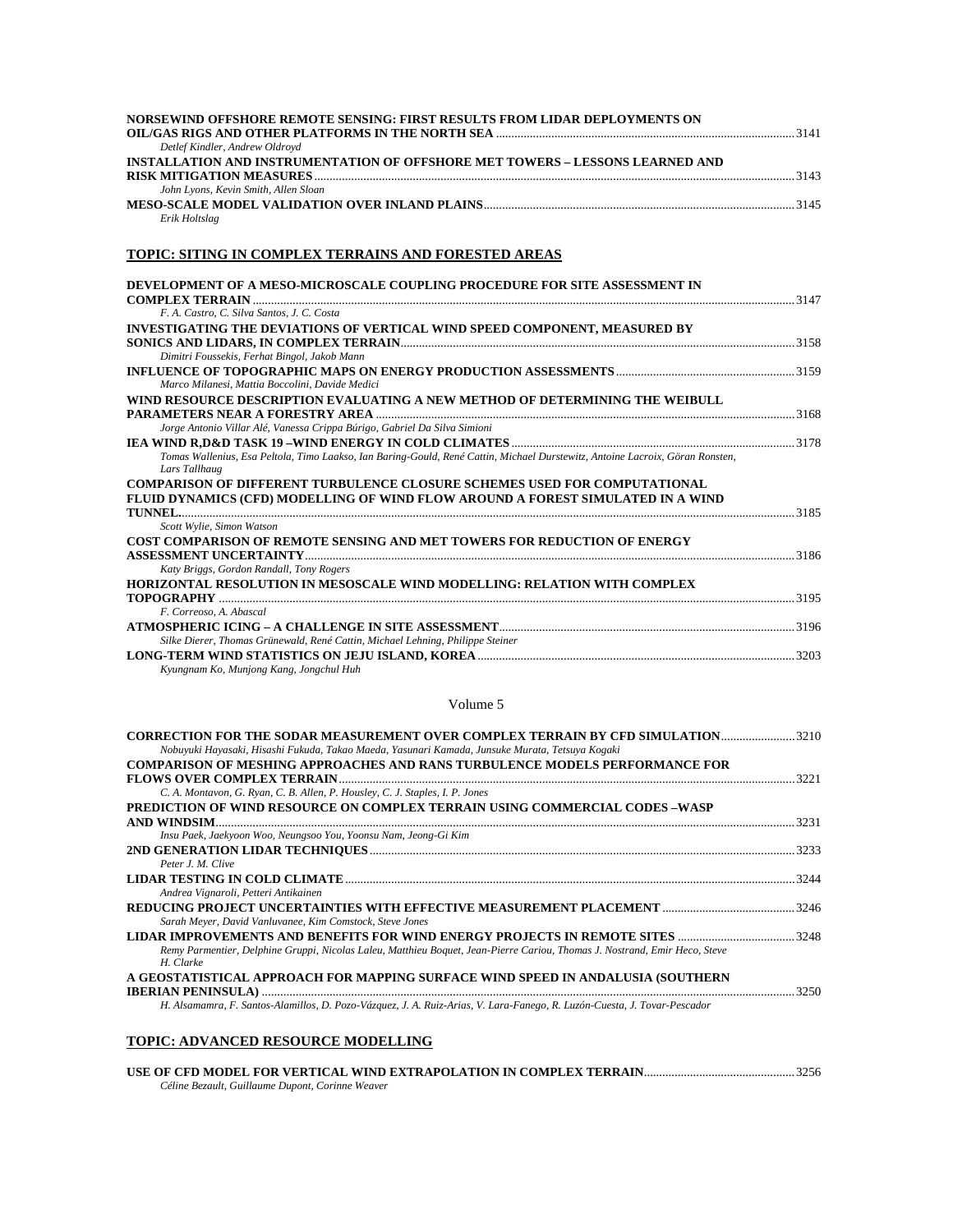| Jake Badger, Xioali Guo Larsén, Niels Gylling Mortensen, Andrea Hahmann, Jens Carsten Hansen, Hans Ejsing Joergensen                                      |  |
|-----------------------------------------------------------------------------------------------------------------------------------------------------------|--|
| INTERMITTENCY MODEL FOR SURFACE LAYER WIND SPEED FLUCTUATIONS. APPLICATIONS TO                                                                            |  |
| Rachel Baile, Philippe Poggi                                                                                                                              |  |
| INTEGRATING OUTPUT FROM CFD MODELS INTO THE WIND RESOURCE ASSESSMENT AND SITE                                                                             |  |
| Nicholas M. Robinson                                                                                                                                      |  |
| J. Beltrán, L. Cosculluela, C. Pueyo, J. J. Melero                                                                                                        |  |
| WIND RESOURCE ASSESSMENT IN POLAND USING A MESOSCALE ATMOSPHERIC PREDICTION                                                                               |  |
| Konstantinos Rados, Y. Perivolaris, Qing Wang                                                                                                             |  |
| Jörg Bendfeld, Jens Krieger, Michael Splett                                                                                                               |  |
| Sam Hawkins, Gareth Harrison, Robin Wallace                                                                                                               |  |
| STUDY OF THE INFLUENCE OF FORESTS ON MAIN WIND FLOW PARAMETERS USING CFD                                                                                  |  |
| Alejandro Abascal Méndez, Luis Alberto Hernandez, Teresa Lozano<br>WIND RESOURCE ASSEMENT USING ANEMOSCOPE, A MESO-SCALE NUMERICAL TOOLKIT 304            |  |
| Rafael Zubiaur, Aurelio Lerena, Anselmo Barrios, Ricardo Martinez<br>WIND FARM EXTENSIONS – MINIMISING UNCERTAINTY IN PRE-CONSTRUCTION ENERGY             |  |
| Andrew Strachan, Keir Harman, Robert Hodgetts                                                                                                             |  |
| VALIDITY CHECK OF NUMERICAL SITE CALIBRATION ACCORDING TO IEC 61400-12-1 ED.1 AND<br>3308                                                                 |  |
| Alexandre Delwart, Mathias Hoelzer                                                                                                                        |  |
| VALIDATION AND COMPARISON BETWEEN CFD AND LINEAR WASP MODEL PERFORMANCE IN<br>Petros Theodoropoulos, Nick Deligiorgis                                     |  |
| Andrew Hastings-Black, Elizabeth Walls, Niels Lawhite                                                                                                     |  |
| Rachael V. Coquilla                                                                                                                                       |  |
| INTEGRATION OF ATMOSPHERIC STABILITY IN WIND POWER ASSESSMENT THROUGH CFD                                                                                 |  |
| Olivier Texier, Tristan Clarenc, Céline Bezaut, Nicolas Girard, Johan Degelder                                                                            |  |
| VORTEX GLOBAL ONLINE MODELLING VS. MEASUREMENTS RESULTS OF THE FIRST VALIDATION                                                                           |  |
| German Delgado, Pau Casso, Pep Moreno, Gil Lizcano, Josep Calbo                                                                                           |  |
| Rémi Gandoin                                                                                                                                              |  |
| WIND VELOCITY MODELING FOR WIND PARK ENERGY YIELD PREDICTIONS : ACHIEVEMENTS                                                                              |  |
| Athanasios Katsanevakis, Karagiannis George, Vassilios Sinnis, Dimitrios Konstandinidis                                                                   |  |
| PREDICTION OF POWER PRODUCTION LOSSES DUE TO ICING BASED ON ICING SIGNS IN WIND                                                                           |  |
| Annette Westerhellweg, Kai Mönnich                                                                                                                        |  |
| Roy Spence, Christiane Montavon, Ian Jones, Chris Staples, Callum Strachan, David Malins                                                                  |  |
| H. Fournier, J. Manning, W. Elkins                                                                                                                        |  |
| Rui Faria Pereira, Ricardo André Guedes, Carlos Silva Santos                                                                                              |  |
| REDUCTION OF UNCERTAINTY IN RESOURCE ASSESSMENT THROUGH WIND FLOW MODEL                                                                                   |  |
| Rui Pereira, Ricardo Guedes, Silva Santos                                                                                                                 |  |
| Matthieu Boquet, Pierre Callard, Nicolas Deve, Rémy Parmentier, Laurent Sauvage<br>AN EVALUATION OF STUDY OF THE WRF PARAMETERIZATIONS FOR WIND RESOURCES |  |
| H. Alsamamra, F. Santos-Alamillos, V. Lara-Fanego, D. Pozo-Vázquez, J. Hernández-Alvaro, J. Tovar-Pescador                                                |  |
| A STUDY ON THE BALANCING OF THE WIND AND SOLAR ENERGY RESOURCES IN ANDALUSIA                                                                              |  |
|                                                                                                                                                           |  |

*F. Santos-Alamillos, J. A. Ruiz-Arias, H. Alsamamra, D. Pozo-Vázquez , A. Molina, J. Tovar-Pescador*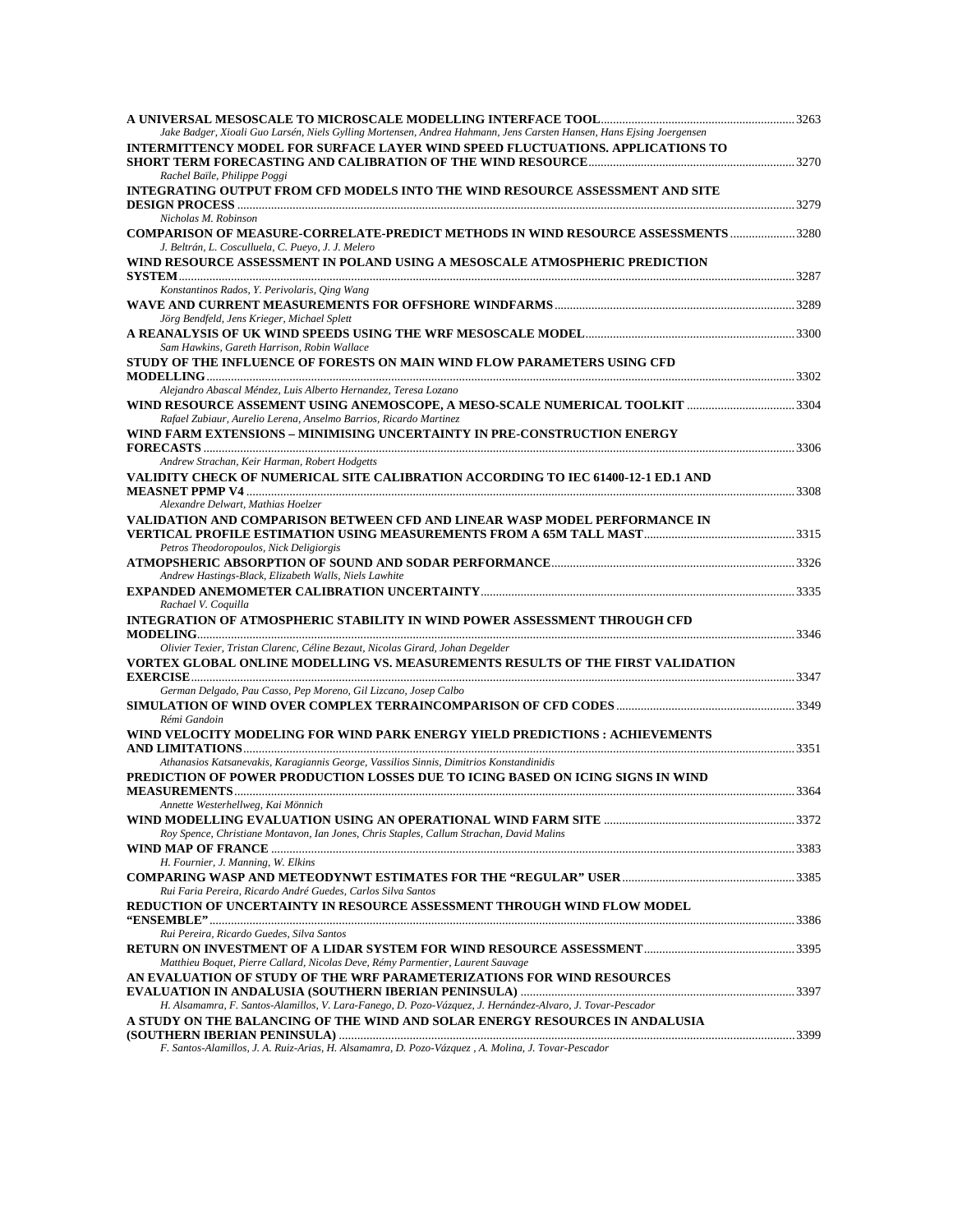# **TOPIC: FORECASTING**

| <b>COMPARISON BETWEEN DIFFERENT WIND DOWNSCALING TECHNIQUES IN A WIND POWER</b>                                                |       |
|--------------------------------------------------------------------------------------------------------------------------------|-------|
| <b>FORECAST SYSTEM</b>                                                                                                         | .3401 |
| Stefano Alessandrini, Goffredo Decimi, Dario Ronzio, Paolo Bonelli, Umberto De Angelis, Gian Matteo Cirillo, Federico Fioretti |       |
|                                                                                                                                |       |
| Craig Collier, Jeremy Parkes, Jon Collins, Lars Landberg                                                                       |       |
| <b>GLOBAL MICROCASTING SYSTEM, AN APPROACH OF HYPER LOCAL WIND, YIELD AND WEATHER</b>                                          |       |
|                                                                                                                                | 3414  |
| Carsten Albrecht, Ben Zimmerman                                                                                                |       |
| <b>IMPROVED LONG TERM WIND SPEED PROGNOSIS USING ADVANCED STATISTICAL METHODS 3416</b>                                         |       |
| Petros Kritharas, C. Mary Murphy, Simon J. Watson                                                                              |       |
|                                                                                                                                |       |
| Martin Felder, Anton Kaifel, Alex Graves                                                                                       |       |
|                                                                                                                                |       |
| Vidal José, Abel Tortosa, Joan Aymamí, Oriol Lacave, John Zack, Dan Meade                                                      |       |
| THE POTENTIAL IMPACT OF RAMP EVENTS ON THE INTEGRATION OF WIND ENERGY INTO THE                                                 |       |
|                                                                                                                                | 3427  |
| Katarzyna Michalowska-Knap, Dorota Belkowska, Pawel Regulski                                                                   |       |
|                                                                                                                                |       |
| Jens Tambke, Lueder Von Bremen, Nadja Busch-Saleck, Detlev Heinemann                                                           |       |
| SAFEWIND: MULTI-SCALE DATA ASSIMILATION, ADVANCED WIND MODELING & FORECASTING                                                  |       |
|                                                                                                                                | .3430 |
| George Kariniotakis                                                                                                            |       |
|                                                                                                                                |       |
| Atsushi Yamaguchi, Takeshi Ishihara                                                                                            |       |

# **TOPIC: WAKES**

| <b>THRUST COEFFICIENTS USED FOR ESTIMATION OF WAKE EFFECTS FOR FATIGUE LOAD</b>    |      |
|------------------------------------------------------------------------------------|------|
|                                                                                    | 3434 |
| Peter Frohboese, Christian Schmuck                                                 |      |
|                                                                                    |      |
| R. J. Barthelmie, P. Moriarty, S. T. Frandsen                                      |      |
|                                                                                    |      |
| P. J. Eecen. E. T. G. Bot                                                          |      |
| MODELLING OF WAKE LOSS SENSITIVITY TO WIND ROSE IN A LARGE OFFSHORE WIND FARM 3449 |      |
| Gemma Harrington, Stephen Holleran                                                 |      |
|                                                                                    |      |
| Hyungki Shin, Jongsu Lilm, Moonseok Jang                                           |      |
|                                                                                    | 3459 |
| P.-E. Réthoré, N. N. Sørensen, F. Zahle                                            |      |
|                                                                                    |      |
| Peter J. M. Clive                                                                  |      |

#### **TOPIC: EXTREME WIND SPEEDS**

| <b>COMPARISON OF DIFFERENT METHODS TO ESTIMATE THE EXTREME WIND SPEED FOR THE</b> |      |
|-----------------------------------------------------------------------------------|------|
|                                                                                   | 3471 |
| Stephan Fiedler                                                                   |      |
| AN AUTOMATIC TOOL FOR THE SELECTION OF THE BEST METHOD FOR EXTREME WIND SPEED     |      |
| <b>VALUATION</b>                                                                  | 3473 |
| Francesco Castellani, Ludovico Terzi, Gabriele Salvatori                          |      |
|                                                                                   |      |

# **TOPIC: WIND PROFILES AT GREAT HEIGHTS**

| SEASONAL CORRECTION OF SHORT-TERM SODAR AND LIDAR MEASUREMENTS FOR USE IN                             |      |
|-------------------------------------------------------------------------------------------------------|------|
|                                                                                                       |      |
| Karin Görner, Annette Westerhellweg, Simon Brillet                                                    |      |
|                                                                                                       |      |
| Jon Meis, Karin Kuntze                                                                                |      |
| THE USE OF LIDAR MEASUREMENTS TO QUANTIFY THE UNCERTAINTY INTRODUCED BY AN                            |      |
|                                                                                                       |      |
| Christian Vogler, Martin Scherer, Corneliu Dica, Florin Danilov, Camelia Ioana Dica                   |      |
|                                                                                                       | 3504 |
| Kamil Beker, Krzysztof Szczepaniec                                                                    |      |
|                                                                                                       |      |
| Gregor Giebel, Uwe Schmidt Paulsen, Joachim Reuder, Anders La Cour-Harbo, Carsten Thomsen, Jens Bange |      |
|                                                                                                       |      |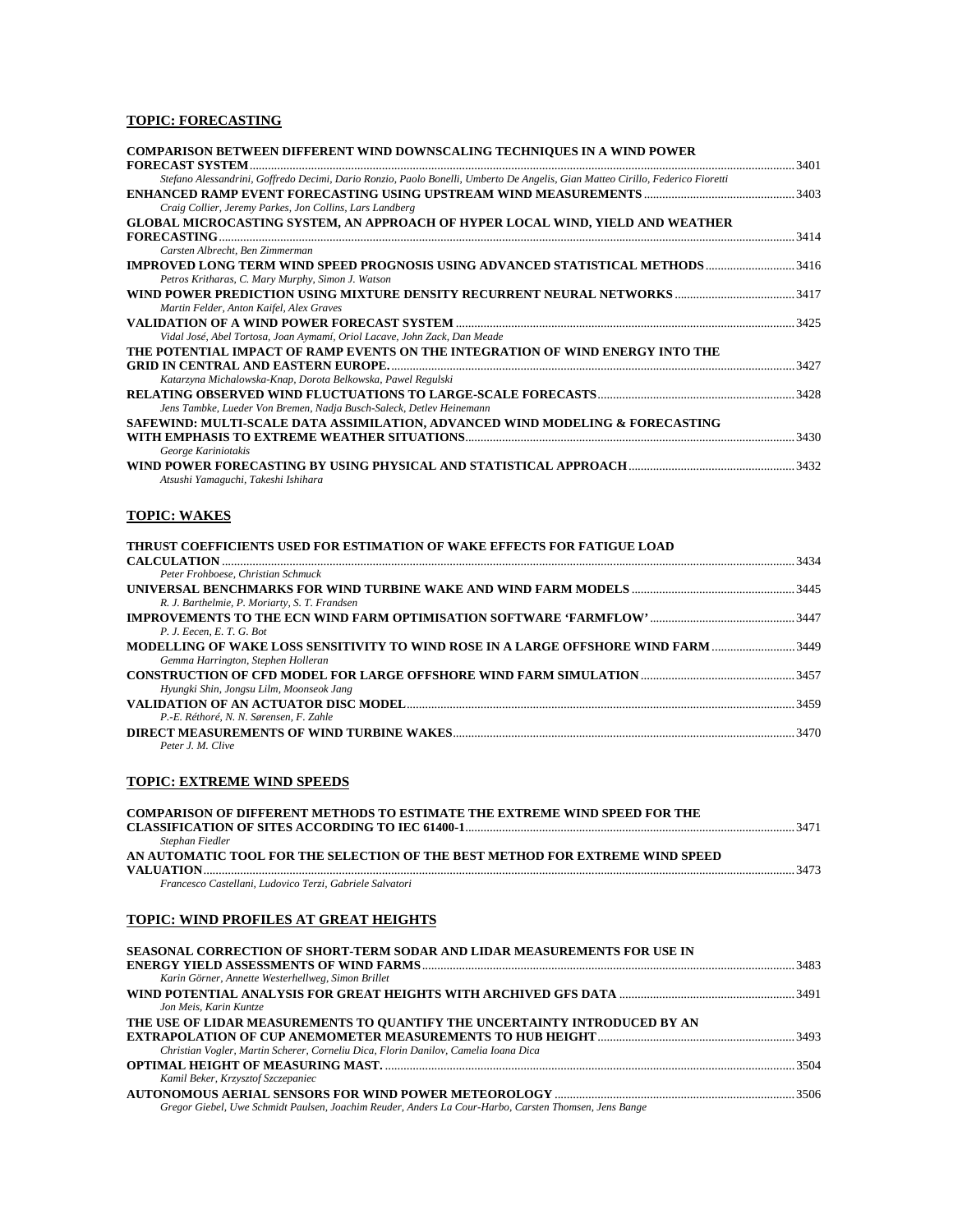| UNDERSTANDING AND QUANTIFYING THE UNCERTAINTY IN TOWER EXTRAPOLATION AND AEP                         |      |
|------------------------------------------------------------------------------------------------------|------|
| Elizabeth Walls, Andrew Hastings-Black, Niels Lawhite                                                |      |
| UTILISATION OF INLAND WIND POWER – CHARACTERISATION OF THE WIND RESOURCE IN                          |      |
|                                                                                                      |      |
| Doron Callies, Saskia Hagemann, Richard Döpfer, Klaus Otto, Berthold Hahn, Bernhard Lange            |      |
|                                                                                                      |      |
| Peter J. M. Clive                                                                                    |      |
| <b>TOPIC: STRUCTURAL DESIGN</b>                                                                      |      |
|                                                                                                      |      |
| Laurent Cebulski, Véronique Da Ros, Benoît Basuyau-Estrangin                                         |      |
|                                                                                                      |      |
| Carmen Ackermann, Holger Guhr, Guido Wüstenhagen                                                     |      |
| OUTPUT-ONLY MODAL ANALYSIS ON OPERATING WIND TURBINES: APPLICATION TO SIMULATED                      |      |
| DATA<br>Dmitri Tcherniak, Shashank Chauhan, Michele Rossetti, Iciar Font, Jon Basurko, Oscar Salgado |      |
|                                                                                                      |      |
| Stefan Mieras, Turaj Ashuri, Peter Scheijgrond, Gerard Van Bussel                                    |      |
|                                                                                                      |      |
| Andrew Firth, Hui Long                                                                               |      |
| AN ASSESSMENT OF ALTERNATIVE WIND TURBINE GEARBOX AND DRIVETRAIN MOUNTING                            |      |
|                                                                                                      |      |
| Andy Poon, John Coultate, Ashley R Crowther, Tobias Schumacher, Thomas Schare                        |      |
|                                                                                                      |      |
| Franke Thorsten, Frans Brughuis, Sabrina Dankelmann, Bart Visser                                     |      |
| ELECTRIC DRIVEN CONTINUOUSLY VARIABLE TRANSMISSION FOR WIND ENERGY CONVERSION                        |      |
| Claudio Rossi, Piero Corbelli, Gabriele Grandi                                                       |      |
| COUPLING OF HAWC2 AND MATLAB: TOWARDS AN INTEGRATED SIMULATION PLATFORM3594                          |      |
| Braulio Barahona, Lars C. Henriksen, Anca D. Hansen, Nicolaos A. Cutululis, Poul Sørensen            |      |
| DIFFERENCES IN PROTECTING DIRECT AND GEARBOX DRIVEN TURBINES AGAINST LIGHTNING 3600                  |      |
| B. Lewke, K. Olsen                                                                                   |      |
| IMPROVING WIND TURBINE BLADE DESIGN AND MANUFACTURING USING COMPOSITE                                |      |
|                                                                                                      | 3608 |
| Olivier Guillermin                                                                                   |      |

# **TOPIC: RELIABILITY, MATERIALS & LUBRICATION**

| THE EFFECT OF THE STEELMAKING PROCESS ON STEEL CLEANLINESS AND RELATED                                                       |  |
|------------------------------------------------------------------------------------------------------------------------------|--|
|                                                                                                                              |  |
| Peter Glaws, Mick Grew                                                                                                       |  |
|                                                                                                                              |  |
| S. Armada, A. Bjørgum, O.ø. Knudsen, C. Simon, M. Pilz                                                                       |  |
|                                                                                                                              |  |
| Srdjan Perovic, Mark Osborne, Glynn Lloyd, Paul Bridges                                                                      |  |
| THE APPLICATION OF RADAR ABSORBING MATERIALS (RAM) ON WIND TURBINE BLADES 3622                                               |  |
| Laith Rashid, Anthony Brown                                                                                                  |  |
|                                                                                                                              |  |
| Waseem Faidi, Shu Ouek, Chris Nafis, Robert Tait, Shatil Sinha, Chandra Yerramalli, Zongqi Sun, Suresh Advani, Anthony Waas, |  |
| <b>Robert Norris</b>                                                                                                         |  |
|                                                                                                                              |  |
| R. J. Crossley, P. J. Schubel, N. A. Warrior                                                                                 |  |
| DESIGNING FOR RELIABILITY, LIQUID COOLED POWER STACK FOR THE WIND INDUSTRY 3637                                              |  |
| Klaus Olesen, Frank Osterwald, Michael Tønnes, Ryan Drabek, Ronald Eisele                                                    |  |
| MODIFIED SANDWICH STRUCTURES FOR IMPROVED IMPACT RESISTANCE OF WIND TURBINE                                                  |  |
|                                                                                                                              |  |
| Yehia Bahei-El-Din, Mostafa Shazly, Islam El-Habbal, Yamen Elbahy                                                            |  |
| RAPID IMMOBILISATION OF ADVANCING RESIN FRONTS DURING VACUUM ASSISTED INJECTION                                              |  |
|                                                                                                                              |  |
| J. R. Hutchinson, Peter Schubel, N. A. Warrior                                                                               |  |
|                                                                                                                              |  |
| P. Schaumann, M. Gottschalk, M. Mickley, H. J. Kutterer, H. Neuner                                                           |  |
|                                                                                                                              |  |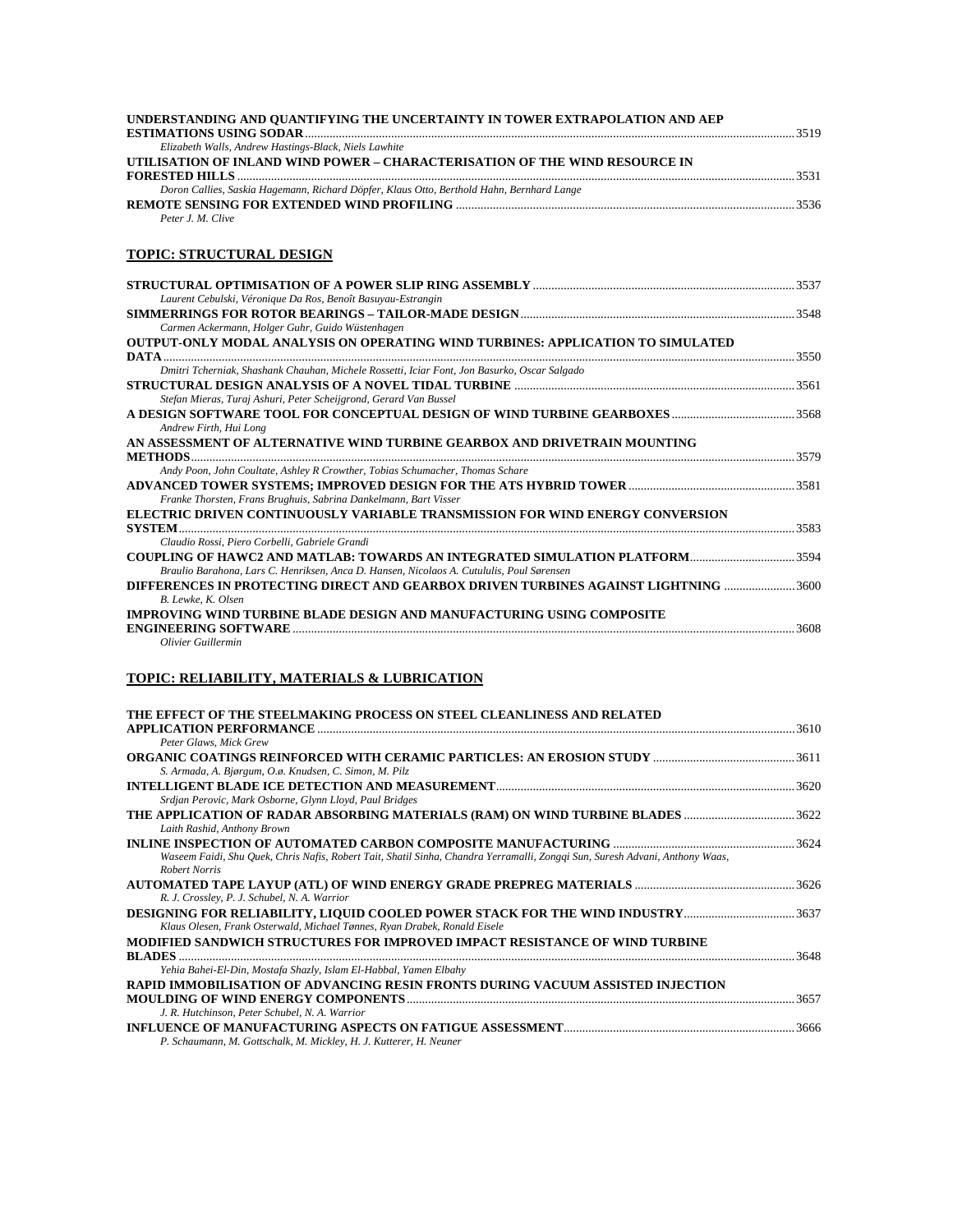# **TOPIC: AEROELASTICITY LOADS AND CONTROL**

| Anca D. Hansen, Nicolaos A. Cutululis, Braulio Barahona, Helen Markou                                    |      |
|----------------------------------------------------------------------------------------------------------|------|
|                                                                                                          |      |
| Iciar Font Balaguer, Stovan Kanev, Michele Rossetti                                                      |      |
| STUDY ON THE SENSITIVITY ANALYSIS OF EXTREME LOADS BY THE BLADE STIFFNESS                                |      |
|                                                                                                          |      |
| Keon-Hoon Kim, On-Il Kim, Young-Chul Ju                                                                  |      |
| INFLUENCE OF INDIVIDUAL BLADE PITCH ACTIONS ON DYNAMIC CHARACTERISTICS OF LARGE-                         |      |
|                                                                                                          |      |
| Kyung-Taek Kim, Chong-Won Lee, Jong-Po Park                                                              |      |
| DYNAMICS OF SUPPORT STRUCTURES FOR OFFSHORE WIND TURBINES IN FULLY-COUPLED                               |      |
| SIMULATIONS - INUENCE OF WATER ADDED MASS ON JACKET MODE SHAPES, NATURAL                                 |      |
|                                                                                                          | 3701 |
| Hans-Georg Moll, Fabian Vorpahl, Hans-Gerd Busmann                                                       |      |
| ONLINE LOAD MEASUREMENT SYSTEM FOR COMPONENTS OF WIND TURBINES TO DETECT                                 |      |
|                                                                                                          | 3708 |
| Uta Kühne, Henry Seifert, Jörn Böcker, Heiko Hinrichs, Manfred Nottbeck, Joachim Peinke, Christoph Lucks |      |
|                                                                                                          |      |
| S. Manzato, B. Peeters, R. Osgood, M. Luczak                                                             |      |
|                                                                                                          |      |

#### **TOPIC: AERODYNAMICS AND AEROACUSTICS**

| ADVANCED AERODYNAMIC MODELING OF VORTEX GENERATORS FOR WIND TURBINE                          |      |
|----------------------------------------------------------------------------------------------|------|
|                                                                                              |      |
| Sidney Xue, Bradley Johnson, David Chao, Ashish Sareen, Carsten Westergaard                  |      |
|                                                                                              |      |
| Bum-Suk Kim, Woo-June Kim, Sang-Lae Lee, Sung-Kon Han, Mann-Eung Kim                         |      |
| STUDY OF THE HIGH-LIFT SOLUTIONS DEVELOPED IN AERONAUTICS AND APPLICABLE IN THE              |      |
|                                                                                              | 3754 |
| Alexandru Filip, Stelian Galetuse                                                            |      |
|                                                                                              |      |
| A. Ruótolo, J. Meseguer                                                                      |      |
| STUDY OF THE OPERATIONAL LOSSES GENERATED BY AERODYNAMIC PHENOMENA AT THE                    |      |
|                                                                                              | 3770 |
| Alexandru Filip, Stelian Galetuse                                                            |      |
| <b>INVESTIGATION OF HIGH REYNOLDS NUMBER EFFECTS ON ROTOR BLADES FOR WIND TURBINES  3780</b> |      |
| Staffan Wallmann, Christoph Klein                                                            |      |
| Sidney Xue, Ryan Link, Ashish K. Sareen, Carsten H. Westergaard                              |      |
|                                                                                              |      |

#### **TOPIC: CONTROL STRATEGIES**

| Barbara Savini, Ervin Bossanyi                                                                                            |      |
|---------------------------------------------------------------------------------------------------------------------------|------|
|                                                                                                                           |      |
| <b>Uwe Peters</b>                                                                                                         |      |
| <b>COMPARISON OF CLASSICAL AND STATE-SPACE CONTROL TECHNIQUES OF DOUBLY-FED</b>                                           |      |
|                                                                                                                           |      |
| Jawwad Zafar, Manuel Gálvez-Carrillo, Johan Gyselinck, Michel Kinnaert                                                    |      |
| <b>FAULT ACCOMMODATION OF GENERATOR AND ROTOR SPEED SENSORS IN A WIND TURBINE3805</b>                                     |      |
| Peter Fogh Odgaard, Jakob Stoustrup                                                                                       |      |
|                                                                                                                           |      |
| Victor Isko, Victor Mykhaylyshyn, Ivan Moroz, Oleksandr Ivanchenko, Peter Rasmussen                                       |      |
| <b>CLASSIFICATION OF WIND TURBINE GENERATOR OPERATION STATES FOR THE PURPOSE OF</b>                                       |      |
|                                                                                                                           | 3823 |
| Victor Mykhaylyshyn, Andriy Prytula, Natalie Petrovych, Victor Isko                                                       |      |
|                                                                                                                           |      |
| R. Salas-Cabrera, J. C. Mayo-Maldonado, J. De León-Morales, J. C. Rosas-Caro, E. N. Salas-Cabrera, R. Castillo-Ibarra, R. |      |
| Castillo-Gutierrez, M. Gomez-Garcia, H. Cisneros-Villegas, A. Gonzalez-Rodriguez, C. Garcia-Guendulain                    |      |
|                                                                                                                           |      |
| Peter Fogh Odgaard, Mikkel Ask Buur Bækgaard, Brian Astrup                                                                |      |
| PITCH CONTROL FOR ELIMINATING TOWER VIBRATION EVENTS ON ACTIVE STALL WIND                                                 |      |
| <b>TURBINES.</b>                                                                                                          | 3849 |
| C. J. Spruce, J. K. Turner                                                                                                |      |
|                                                                                                                           | 3860 |
| Avishek A. Kumar, Karl Stol                                                                                               |      |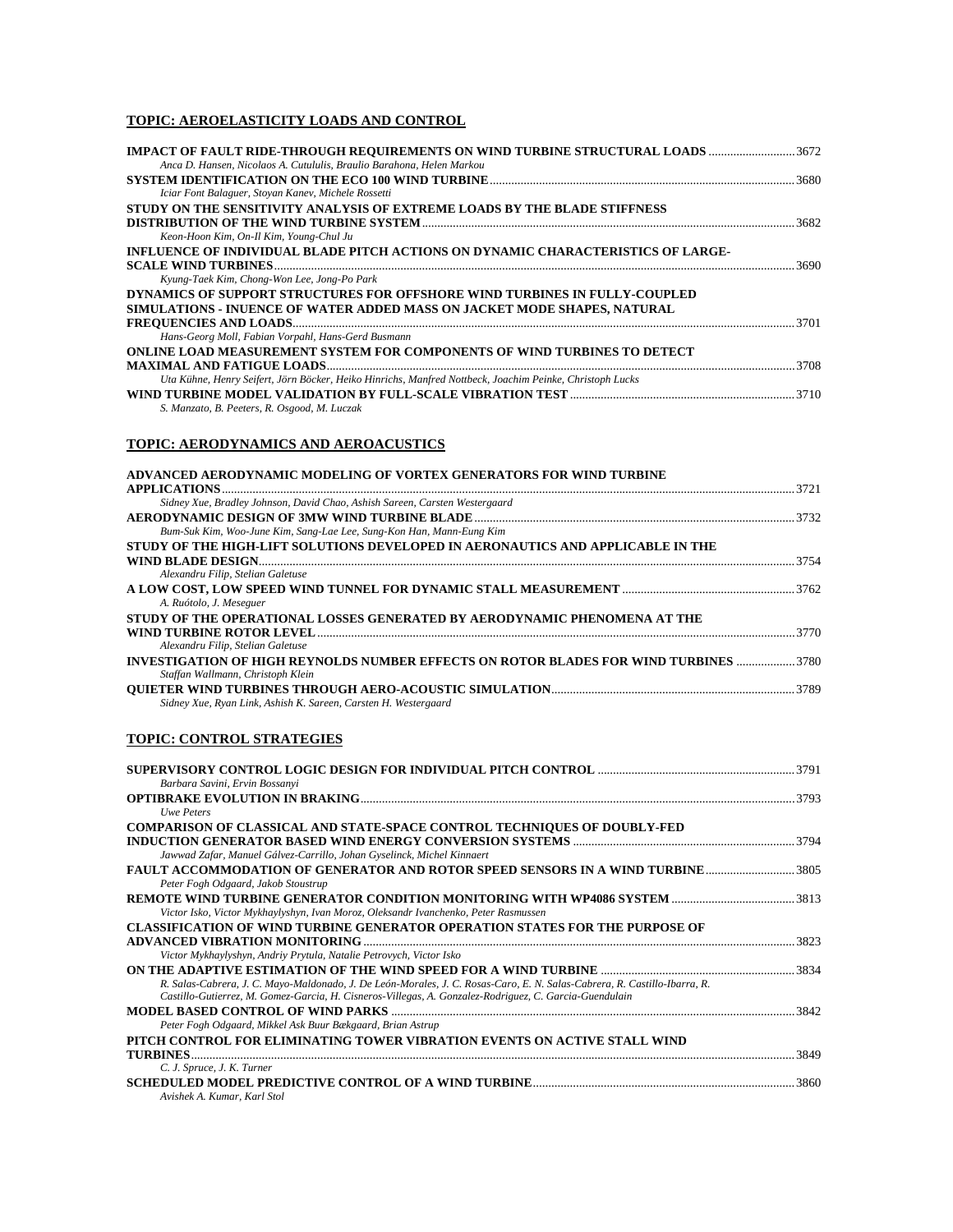| WIND TURBINE CONTROL RESEARCH IN THE LABORATORY FOR RENEWABLE ENERGY SOURCES 3871<br>Nedjeljko Peric, Mate Jelavic, Željko Ban, Hrvoje Domitrovic, Branimir Matijaševic, Milan Kostelac, Stjepan Mikac |  |
|--------------------------------------------------------------------------------------------------------------------------------------------------------------------------------------------------------|--|
|                                                                                                                                                                                                        |  |
| B. Lewke, F. Krug                                                                                                                                                                                      |  |
|                                                                                                                                                                                                        |  |
| Tobias Rösmann, Stefan Soter                                                                                                                                                                           |  |
|                                                                                                                                                                                                        |  |
| Troels Friis Pedersen, Julia Gottschall, Sten Frandsen, Jesper Runge Kristoffersen, Jan-åke Dahlberg, Wolfgang Christiansen,<br>Günther Weich, Frank Ormell                                            |  |
|                                                                                                                                                                                                        |  |
| Liangzhong Yao, Fazeli Meghdad, Greg Asher, Masoud Bazargan, Ram Parashar                                                                                                                              |  |

# **TOPIC: NEW CONCEPTS FOR ON- AND OFFSHORE**

| OPERATIONAL LESSONS LEARNED FROM ECO 110 ALSTOM'S MOST POWERFUL WIND TURBINE3893                                |  |
|-----------------------------------------------------------------------------------------------------------------|--|
| L. Feigl, J. Puigcorbé, P. Prats                                                                                |  |
|                                                                                                                 |  |
| Vidar Holmøy                                                                                                    |  |
|                                                                                                                 |  |
| Petter Karal                                                                                                    |  |
| PROJECT ULJABUOUDA, EXPERIENCES FROM FIRST ARCTIC MULTI MEGAWATT PROJECT USING                                  |  |
|                                                                                                                 |  |
| Pasi Valasjärvi                                                                                                 |  |
|                                                                                                                 |  |
| Fabián Riveros                                                                                                  |  |
|                                                                                                                 |  |
| Tsutomu Hayashi, Masaru Kato, Kotaro Tagawa, Yutaka Hara                                                        |  |
| HYBRID OFFSHORE-WIND AND TIDAL TURBINE POWER SYSTEM FOR COMPLEMENT THE                                          |  |
|                                                                                                                 |  |
| Mohammad Lutfur Rahman, Shunsuke Oka, Yasuyuki Shirai                                                           |  |
|                                                                                                                 |  |
| Agustín Rioperez, Marcos De La Puente                                                                           |  |
| POTENTIAL FOR ADVANCED LIGHTWEIGHT ROTOR AND DRIVETRAIN TECHNOLOGIES TO                                         |  |
|                                                                                                                 |  |
| Giles Hundleby, Paul Hayden, Richard Jones, Jon Wheals, Robert Norris                                           |  |
|                                                                                                                 |  |
| Amir Mikhail                                                                                                    |  |
| INTELLIGENT WIND POWER UNIT WITH TANDEM WIND ROTORS (PERFORMANCES AND                                           |  |
|                                                                                                                 |  |
| Koichi Kubo, Toshiaki Kanemoto, Youhei Hano, Akira Enishi                                                       |  |
| OPTIMAL INTEGRATED COMBINATION OF FOUNDATION CONCEPT AND INSTALLATION METHOD  3947                              |  |
| Edwin Van De Brug, Marcel Van Bergen, Dolf Elsevier Van Griethuysen, Wim De Boom, Reinout Prins, Peter Kuijpers |  |
| WINDFLOAT - A FLOATING SUPPORT STRUCTURE FOR LARGE OFFSHORE WIND TURBINES 3949                                  |  |
| Joshua Weinstein, Dominique Roddier                                                                             |  |
|                                                                                                                 |  |
| Alun Roberts, Bruce Valpy                                                                                       |  |
|                                                                                                                 |  |
| L. Vita, U. S. Paulsen, T. F. Pedersen                                                                          |  |
|                                                                                                                 |  |
| Anton Wolf                                                                                                      |  |
|                                                                                                                 |  |
| J. C. Wheals, R. J. Hicks, P. Guern, R. Dwyer-Joyce, M. Marshall                                                |  |

# **TOPIC: OPERATION & MAINTENANCE**

| SPARE PARTS MANAGEMENT MODELS AND SUPPLY CHAIN ISSUES OF WIND POWER SYSTEM: A  |  |
|--------------------------------------------------------------------------------|--|
|                                                                                |  |
| Muhammad Zeeshan                                                               |  |
|                                                                                |  |
| Anders Stenberg, Hannele Holttinen                                             |  |
| DEFORMATION MEASUREMENT AND DEFECT DETECTION ON ROTOR BLADES WITH OPTICAL      |  |
|                                                                                |  |
| Eberhard Moser, Matt Crompton, Thomas Walz                                     |  |
|                                                                                |  |
| Andrew Kusiak                                                                  |  |
|                                                                                |  |
| Eduardo García Pérez                                                           |  |
| AI SUPPORTED MAINTENANCE AND RELIABILITY SYSTEM IN WIND ENERGY PRODUCTION 4010 |  |
| Zsolt János Viharos, László Monostori, Gábor Erdos, András Kovács              |  |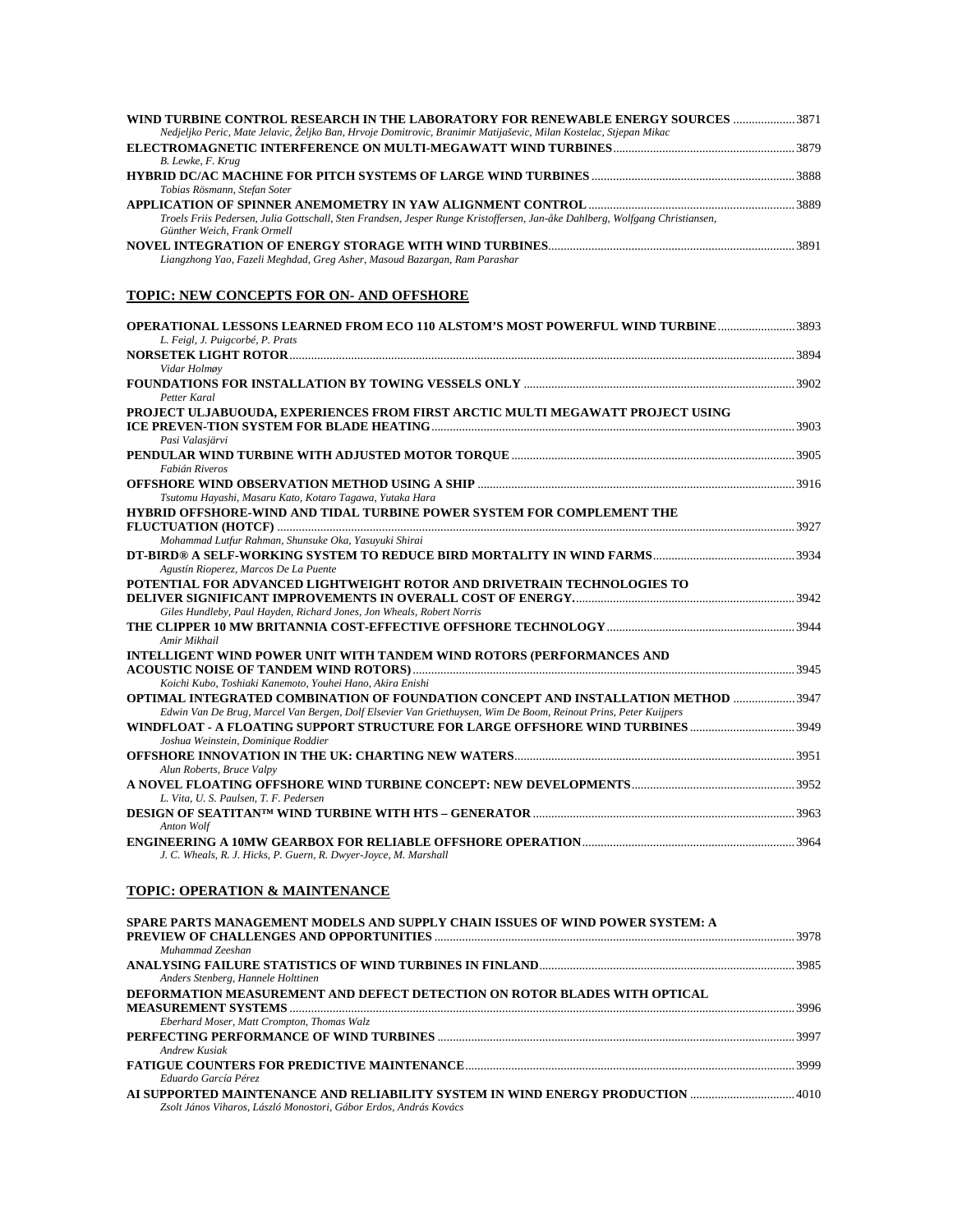| WEB TOOL FOR PREDICTIVE MAINTENANCE OF GEARBOX, USING OIL PARTICLE ANALYSIS4023 |      |
|---------------------------------------------------------------------------------|------|
| Sergio Valencia Galán                                                           |      |
|                                                                                 | 4032 |
| Josef Wittl, Michael Luber, Joerg Diez, Mickael Marie                           |      |

#### Volume 6

| STRUCTURAL HEALTH MONITORING OF WIND TURBINE BLADE USING EMBEDDED FIBER BRAGG                                             |       |
|---------------------------------------------------------------------------------------------------------------------------|-------|
|                                                                                                                           | .4039 |
| Hyung-Joon Bang, Hyung-Ki Shin<br><b>CONDITION MONITORING FOR WIND TURBINES FOR INCREASING SAFETY AND AVAILABILITY OF</b> |       |
|                                                                                                                           | 4048  |
| K. Dragan, A. Matulewicz, D. Zygowska, P. Znojek                                                                          |       |
| OPERATION AND MAINTENANCE MANAGEMENT INFORMATION SYSTEMS FOR WIND ENERGY                                                  |       |
|                                                                                                                           |       |
| Yasir Aziz, Idriss El-Thalji, Mohammad Tahir, Fahim Bhatti                                                                |       |
|                                                                                                                           |       |
| S. Faulstich, P. Lyding, B. Hahn, D. Brune                                                                                |       |
|                                                                                                                           |       |
| Henrik Bording, Jacob Nørgaard Andersen                                                                                   |       |
| CONDITION BASED MAINTENANCE AND MONITORING OF FASTENERS IN HARSH ENVIRONMENTS4061                                         |       |
| Frank Scheuch, Ron Baker, Jesse Meisterling                                                                               |       |
|                                                                                                                           |       |
| Eric Kamphues, Arnold Wilmink, Ceriel Tiemessen, Elisa Martinez Escarti                                                   |       |
|                                                                                                                           |       |
| Peter J. M. Clive                                                                                                         |       |
|                                                                                                                           |       |
| Arnold Wilmink, Ceriel Tiemessen, Eric Kamphues                                                                           |       |
| Bjørn Forberg, Lars Erik Maurud, Kristian Vennemoe                                                                        |       |
|                                                                                                                           |       |
|                                                                                                                           |       |
| TOPIC: STANDARDS AND CERTIFICATION                                                                                        |       |
| <b>IMPROVING WIND ENERGY COST AND RELIABILITY THROUGH TECHNOLOGY QUALIFICATION 4076</b>                                   |       |
| Rob Slack, Afzal Hussain                                                                                                  |       |
|                                                                                                                           |       |
| Holger Berndt                                                                                                             |       |
| THE ROLE OF NRC WIND TUNNELS IN THE STUDY OF THE AERODYNAMIC PERFORMANCE OF                                               |       |
|                                                                                                                           |       |
| A. S. Wall, P. J. Penna                                                                                                   |       |
|                                                                                                                           |       |

| Jorge Antonio Villar Alé, Gabriel Da Silva Simioni, Cássia Pederiva De Oliveira, Rafael Crespo Izquierdo, Fabrício Petry De<br>Abreu Souza |      |
|--------------------------------------------------------------------------------------------------------------------------------------------|------|
| JAPANESE WIND TURBULENCE CHARACTERISTICS IN RELATION TO TURBULENCE MODEL IN                                                                |      |
|                                                                                                                                            |      |
| Sannosuke Tanigaki, Tetsuya Kogaki, Hikaru Matsumiya, Hiroshi Imamura                                                                      |      |
|                                                                                                                                            |      |
| Axel Albers                                                                                                                                |      |
|                                                                                                                                            |      |
| B. Stich, D. Bode, K. Freudenreich                                                                                                         |      |
|                                                                                                                                            |      |
| A. Honrubia, A. Vigueras-Rodríguez, E. Gómez Lázaro, D. Rodríguez-Sánchez                                                                  |      |
|                                                                                                                                            |      |
| Torsten Faber, Klaus Hansen, Lisa Klinke                                                                                                   |      |
|                                                                                                                                            |      |
| Lasse Svenningsen                                                                                                                          |      |
| <b>CLASSIFICATION OF LIDAR PROFILERS OR: HOW TO INTRODUCE LIDARS TO POWER</b>                                                              |      |
|                                                                                                                                            |      |
| Julia Gottschall, Mike Courtney, Axel Albers                                                                                               |      |
| IMPROVEMENTS OF WIND TURBINE TEST RESULTS OBTAINED USING NEW APPROACHES OF                                                                 |      |
|                                                                                                                                            |      |
| R. Cordón, A. Arnedo, J. Pinedo, R. Zubiaur                                                                                                |      |
|                                                                                                                                            |      |
| N. Stefanatos, A. Kostakos, P. Papadopoulos, E. Binopoulos                                                                                 |      |
| <b>CERTIFICATION OF LOAD ASSUMPTIONS FOR WIND TURBINES DURING VOLTAGE DIPS IN THE</b>                                                      |      |
|                                                                                                                                            | 4163 |
| D. Rami, N. Hille, F. Martin                                                                                                               |      |
|                                                                                                                                            |      |

*Hiroshi Imamura, Tetsuya Kogaki, Sannosuke Tanigaki, Hikaru Matsumiya*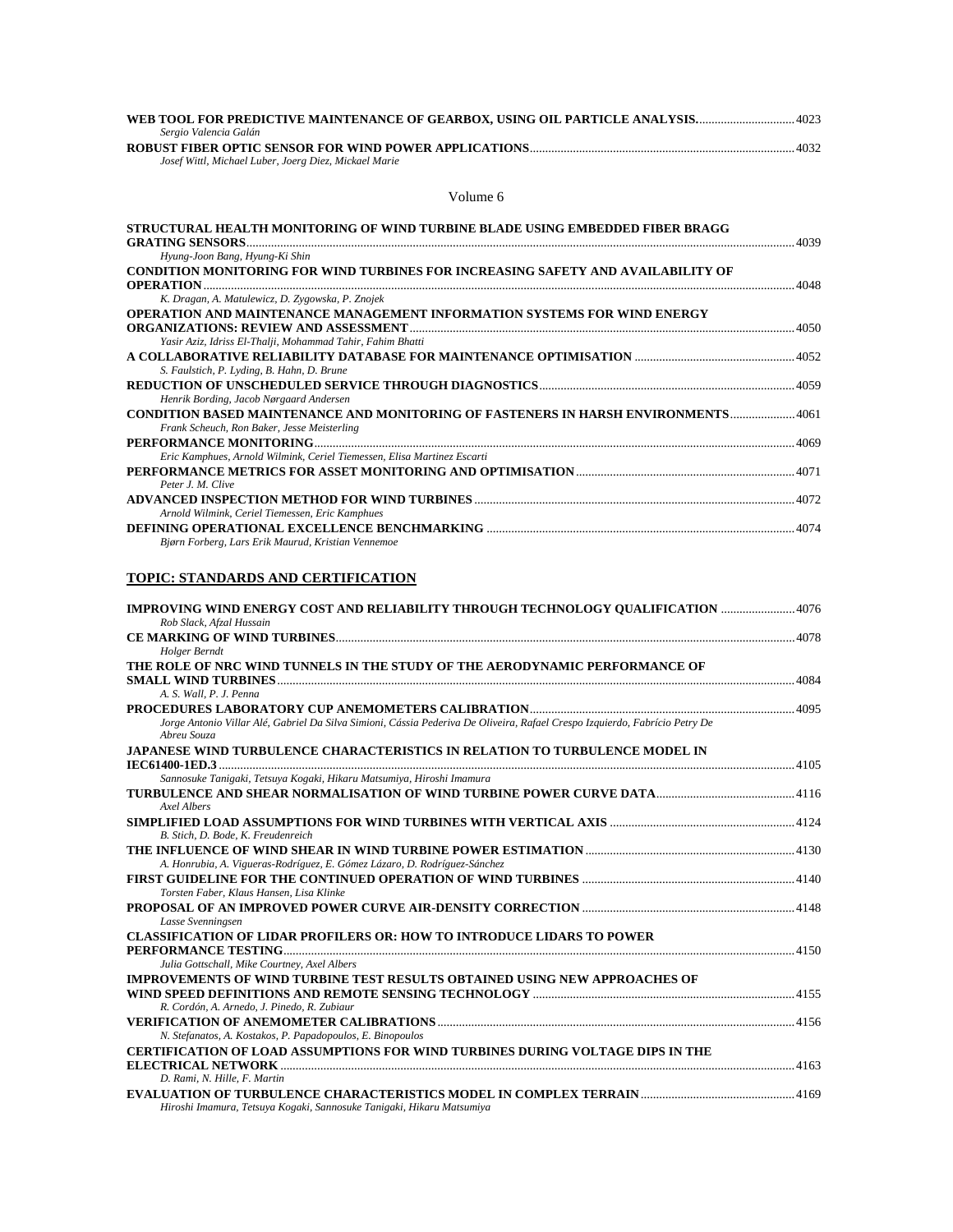|                                               | 4171 |
|-----------------------------------------------|------|
| Peter J. M. Clive                             |      |
|                                               |      |
| Helder Carvalho, Miguel Gaião, Ricardo Guedes |      |

# **TOPIC: WIND TURBINE ACCESS / HEALTH & SAFETY**

| Ben Hughes, Robert Gibbs, Nick Grant, Angela Krcmar                                 |  |
|-------------------------------------------------------------------------------------|--|
|                                                                                     |  |
| John De Blonde                                                                      |  |
| SPEED CONTROL AT HIGH WIND SPEEDS FOR A VARIABLE SPEED FIXED PITCH WIND TURBINE4202 |  |
| Norzanah Binti Rosmin, Simon J. Watson                                              |  |

# **TOPIC: SMALL WIND TURBINES AND APPLICATIONS**

| F. Bülow, J. Kjellin, S. Eriksson, M. Bergkvist, P. Ström, H. Bernhoff                 |      |
|----------------------------------------------------------------------------------------|------|
|                                                                                        |      |
| Jorge Antonio Villar Alé, Gabriel Da Silva Simioni, João Gilberto Astrada Chagas-Filho |      |
|                                                                                        |      |
| Žana Stevanovi, Vukman Baki, Žarko Stevanovi                                           |      |
| THE DESIGN AND DEVELOPMENT OF A NOVEL VERTICAL AXIS WIND TURBINE USING                 |      |
|                                                                                        |      |
| S. McTavish, D. Feszty, T. Sankar                                                      |      |
| LIGHTWEIGHT AIRFOIL DESIGN FOR A SERIES OF SMALL VERTICAL AXIS WIND TURBINES  4232     |      |
| M. Marnett, S. Yang, W. Schröder                                                       |      |
|                                                                                        |      |
| R. S. Amano, Ryan Malloy                                                               |      |
|                                                                                        |      |
| Daniel Farb, Gadi Hareli, Joe Van Zwaren, Avner Farkash, Ken Kolman, Moshe Rosenfeld   |      |
| EFFECT OF BRACKET HOLDER ON DOWN-WIND CONING ROTOR IN DOUBLE-WIRE SUSPENSION           |      |
| 1242                                                                                   |      |
| Takemi Ezaki                                                                           |      |
| STRUCTURAL ANALYSES FOR EXISTING TELECOMMUNICATION TOWER WITH ADDITIONAL               |      |
|                                                                                        | 4248 |
| Serap Ciliz, Serkan Sahin, Altan Kaya Altay                                            |      |
|                                                                                        |      |
| Paul Kühn                                                                              |      |
|                                                                                        | 4264 |
| Craig Jones, Andrew Ang                                                                |      |

# **TOPIC: GRID MANAGEMENT AND POWER MARKETS**

| THE INTEGRATION OF WIND POWER IN EUROPEAN ELECTRICITY NETWORKS: MEASURES TO                                                                        | -4266 |
|----------------------------------------------------------------------------------------------------------------------------------------------------|-------|
| Frans Nieuwenhout, Rafael Cossent Arín                                                                                                             |       |
| J. L. Pazos, A. Feijóo, D. Villanueva                                                                                                              |       |
| VARIATIONS OF PRICING AT ENERGY MARKETS CAUSED BY ENERGY FEED OF OFFSHORE WIND                                                                     |       |
| Michael Splett, Jörg Benfeld, Jens Krieger                                                                                                         |       |
| IMPACT OF RES-E SUPPORT MECHANISMS FOR INTEGRATING WIND POWER IN ELECTRICITY<br><b>MARKETS</b>                                                     | 4290  |
| Lina Maria Ruiz Gomez<br>TRADING WIND ENERGY IN A LIBERALISED MARKET ENVIRONMENT: A REAL-WORLD TEST CASE                                           | 4301  |
| Marco Zugno, Tryggvi Jónsson, Pierre Pinson                                                                                                        |       |
| <b>IMPACT OF LARGE SCALE WIND FARM INTEGRATION TO ACTIVE POWER LOSSES IN</b>                                                                       | 4312  |
| Zeljko Djurisic, Milan Stojanovic, Nenad Sijakovic, Jovan Mikulovic<br>REAL CURRENT CARRYING CAPACITY OF OVERHEAD LINE FOR WIND FARM CONNECTION TO |       |
| <b>POWER SYSTEM.</b>                                                                                                                               | 4314  |
| Zeljko Djurisic, Bojan Pouckovic                                                                                                                   |       |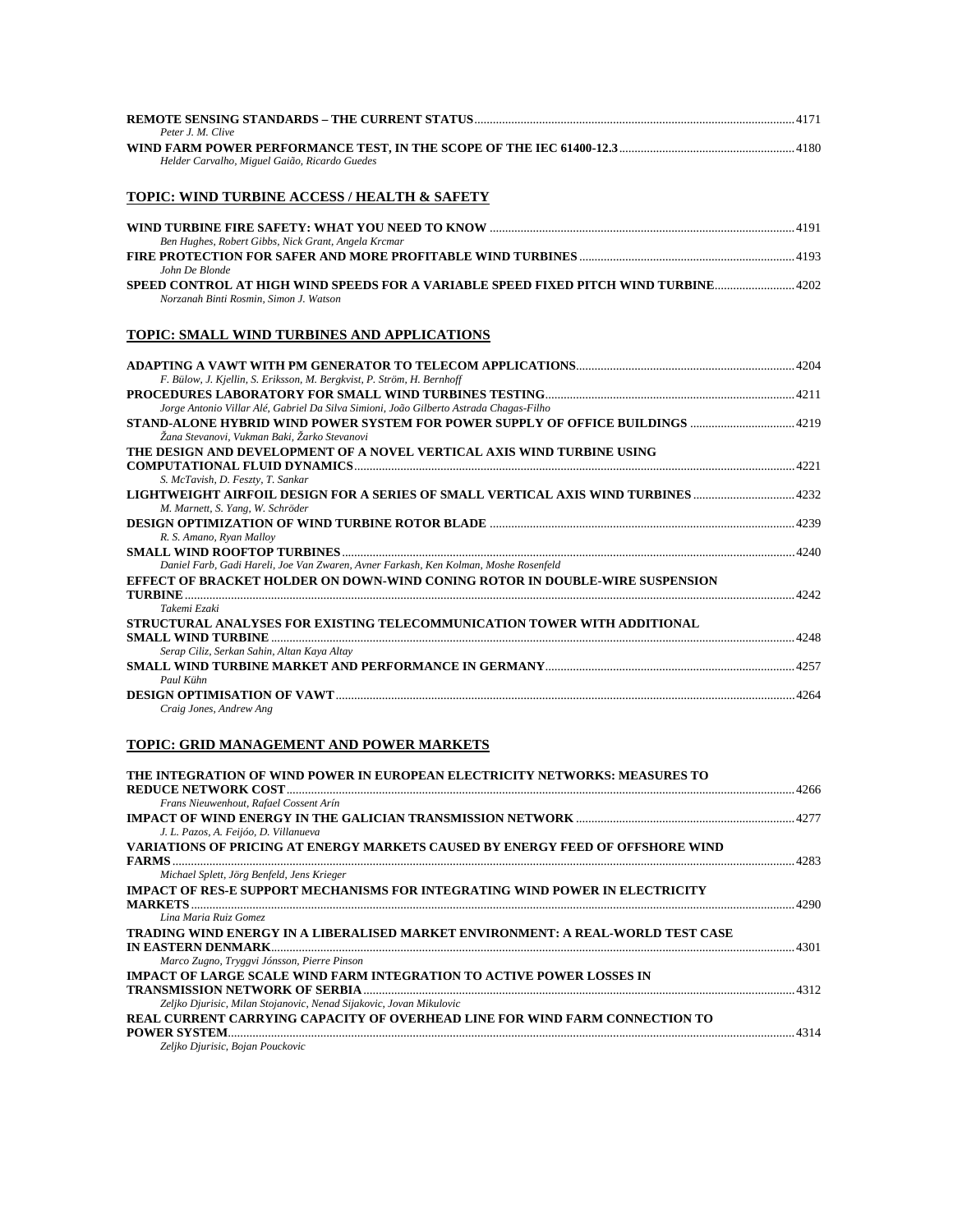# **TOPIC: WIND TURBINE ELECTRICAL SYSTEMS AND COMPONENTS**

| Luc Van Bockstal, Stephan Kliché                                                                                                                                                     |      |
|--------------------------------------------------------------------------------------------------------------------------------------------------------------------------------------|------|
| <b>EQUIVALENT EQUATION OF EARTH RESISTANCE FOR RING ELECTRODE OF WIND TURBINE 4318</b><br>Yoh Yasuda, Toshiaki Fujii                                                                 |      |
| S. Eriksson, T. Semberg, H. Bernhoff, M. Leijon                                                                                                                                      |      |
| STATE OF THE ART OF WIND TURBINES MODELLING WITH INDUCTION GENERATOR (DFIG) 4336<br>A. J. Pujante-López, E. Gómez-Lázaro, A. Molina-García, J. A. Fuentes-Moreno, S. Martín-Martínez |      |
| Huw Radley                                                                                                                                                                           |      |
| EFFECT OF WINDING SHORT-CIRCUIT FAULT LOCATION AND CONTROL ACTION ON CURRENTS<br>Jawwad Zafar, Johan Gyselinck                                                                       |      |
| WIND TURBINE TEMPERATURE OPTIMIZER AND WIND FARM INTELLIGENT POWER<br>T. Arlabán, O. Alonso                                                                                          |      |
| A NEW METHOD FOR UNINTERRUPTED OPERATION OF WIND TURBINE EQUIPPED WITH DOUBLY<br>Mehrdad Fazli, Nemat Talebi, Karim Abbaszadeh                                                       |      |
| OFFSHORE ELECTRICAL RELIABILITY: HOW REDUNDANT MUST BE YOUR ELECTRICAL SYSTEM?4380<br>Juan Amate López, Juan Carlos Santin Alvarez, Pedro Pablo Castro Izquierdo                     |      |
| INFLUENCE OF SHORT CIRCUIT CURRENT ON ELECTROMECHANICAL STRESSES IN WIND<br>Miljana Zindovic, Zeljko Djurisic                                                                        |      |
| <b>CHALLENGES IN APPLYING PERMANENT MAGNET TECHNOLOGY TO WIND POWER GENERATORS 4384</b><br>Panu Kurronen, Minna Haavisto, Juha Pyrhönen                                              |      |
| DESIGN OF AN MULTISTACK AXIAL FLUX PERMANENT MAGNET MACHINE FOR SMALL WIND<br><b>TURBINE</b>                                                                                         | 4386 |
| Thales A. C. Maia, Cedric Siegenthaler, Claret L. Sabioni, Jonas Alves, João A. De Vasconcelos, Rogério P. Ribeiro, Selênio R.<br>Silva, Marcos S. Miranda, Bruno M. Lopes           |      |

# **TOPIC: WIND POWER PLANTS AND GRID INTEGRATION**

| Alberto Molina, Luis M. Lobato                                                    |      |
|-----------------------------------------------------------------------------------|------|
| <b>ENERGY FEED CHARACTERISTICS OF OFFSHORE WIND FARMS - A MODELED ANALYSIS OF</b> |      |
|                                                                                   | 4403 |
| Michael Splett, Jörg Benfeld, Jens Krieger                                        |      |
| REDUCING THE OFFSHORE WIND FARM FEED-IN FLUCTUATIONS BY FAST REACTING BIOGAS      |      |
|                                                                                   | 4413 |
| Joerg Bendfeld, Jens Krieger, Martin Tigges, Splett Michael                       |      |
| Hans-Ulrich Kobialka, Viktor Schulz, Michael Splett, Jörg Benfeld, Jens Krieger   |      |
|                                                                                   | 4431 |
| Jordi Carulla, Marc Sala, Ana Morales, Marcela Martinez                           |      |
| POWER QUALITY MEASUREMENT AFTER CHANGING'S OF THE GERMAN RENEWABLE ENERGY         |      |
| FEED IN LAW (EEG) FROM THE VIEW OF AN INTERNATIONAL ACTING MEASUREMENT            |      |
|                                                                                   | 4433 |
| Rainer Klosse                                                                     |      |
| MODERN DFIG WIND TURBINE TECHNOLOGY FULFILS MOST DEMANDING GRID CONNECTION        |      |
| Mathis Kosbab                                                                     | 4435 |
|                                                                                   |      |
| Sigrid M. Bolik                                                                   |      |

#### **TOPIC: GRID PLANNING AND ACCESS**

| OPTIMIZATION OF WIND GENERATION DISTRIBUTION IN THE POWER SYSTEM USING GENETIC        | 4448                              |
|---------------------------------------------------------------------------------------|-----------------------------------|
| Micha Bajor                                                                           |                                   |
| <b>BEHAVIOUR OF DOUBLY-FED INDUCTION GENERATORS DURING GRID FAULTS AND THE IMPACT</b> |                                   |
|                                                                                       | $\Lambda$ <sub>45</sub> $\Lambda$ |
| Simon De Rijcke, Paula Souto Pérez, Cédric Moors, Johan Driesen                       |                                   |
| SPATIO-TEMPORAL ANALYSIS OF WIND FIELDS AND POWER AT 400 FUTURE OFFSHORE WIND         |                                   |
|                                                                                       | AAGA                              |
| Jens Tambke, Michael Schmidt, Kay Suselj, Gerald Steinfeld, Lueder Von Bremen         |                                   |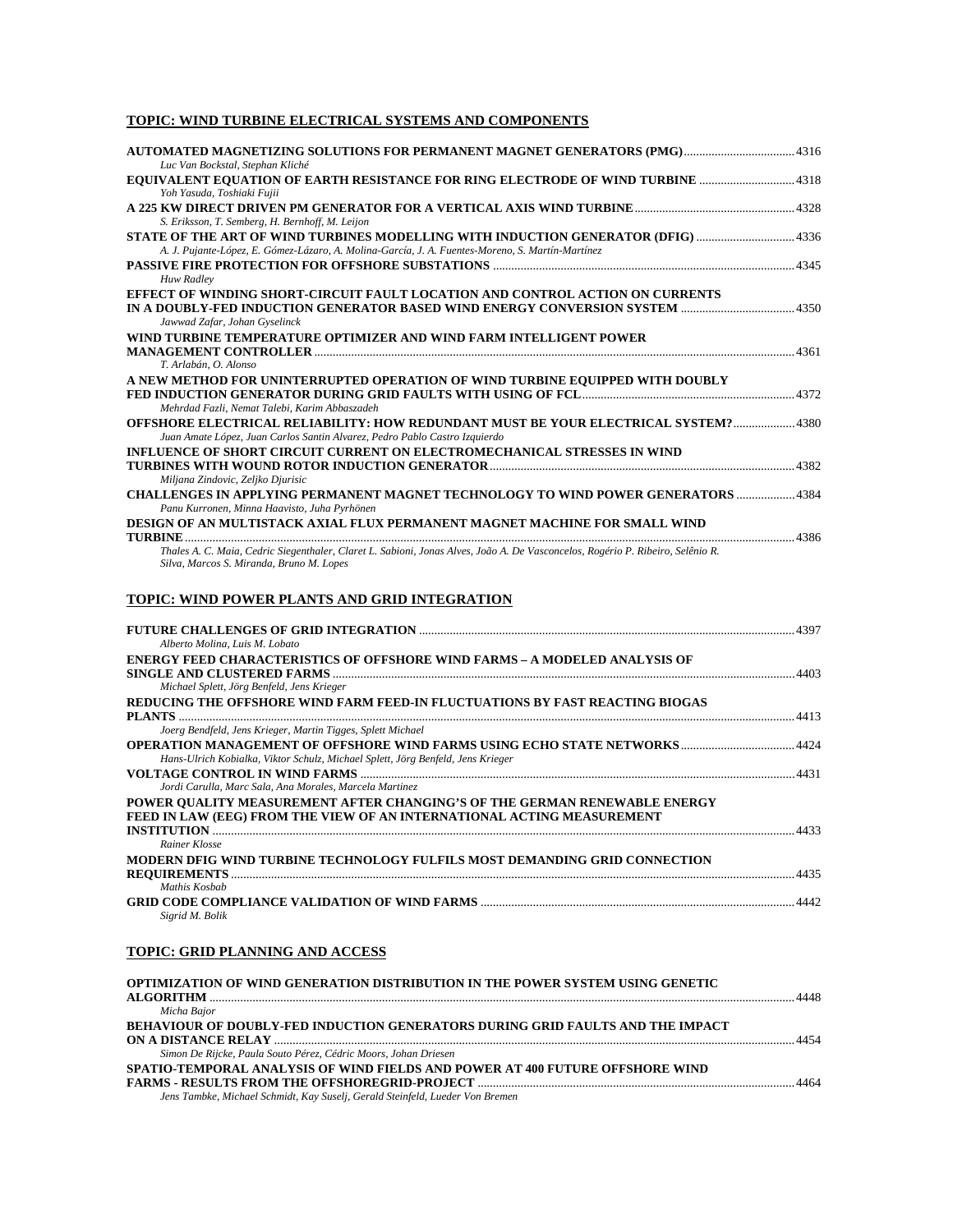| OFFSHOREGRID: SMOOTHING OF WIND POWER: PAN-EUROPEAN TIME SERIES FOR |      |
|---------------------------------------------------------------------|------|
|                                                                     | 4465 |
| I Tambke M Schmidt K Suseli I. Von Bremen G Steinfeld I De Decker   |      |

*J. Tambke, M. Schmidt, K. Suselj, L. Von Bremen, G. Steinfeld, J. De Decker* 

#### **TOPIC: ENERGY AND POWER MANAGEMENT**

| ANEMOS.PLUS: DEMONSTRATION OF NEW APPROACHES FOR THE OPTIMAL MANAGEMENT OF                                                          |      |
|-------------------------------------------------------------------------------------------------------------------------------------|------|
| George Kariniotakis                                                                                                                 | 4466 |
|                                                                                                                                     |      |
| J. L. Pazos, A. Feijóo, D. Villanueva                                                                                               |      |
| <b>LARGE SCALE WIND POWER INTEGRATION POSSIBILITIES IN MEDIUM DEVELOPED POWER</b>                                                   |      |
| Mario Klaric                                                                                                                        |      |
| <b>RELIABILITY INDEXES FOR OFFSHORE WIND POWER PRODUCTION UNDER EXTREME WIND</b>                                                    |      |
|                                                                                                                                     | 4475 |
| Nicolaos A. Cutululis, Lorenzo Zeni, Poul Sørensen                                                                                  |      |
| Carsten Franke, Adrian Timbus, Mats Larsson                                                                                         | 4486 |
| ANALYSIS OF IMPACT OF WIND GENERATION ON THE DYNAMIC PERFORMANCE OF THE POLISH                                                      |      |
| Bogdan Sobczak, Krzysztof Madajewski, Robert Paprocki                                                                               |      |
| WIND POWER IN PORTUGAL FROM THE POTENTIAL TO THE INTEGRATION IN THE ELECTRIC                                                        |      |
| Bruno Silva, Miguel Marques, José Carlos Matos, Álvaro Rodrigues, Ricardo Pereira, Áurea Bastos, Pedro Cabral, Francisco<br>Saraiva |      |
| DYNAMIC MODELS FOR WIND ENERGY DIFFUSION AND SYSTEM INTEGRATION: ASPECTS OF                                                         | 4516 |

#### **TOPIC: AUTONOMOUS, HYBRID AND DISTRIBUTED SYSTEMS**

|                                                                                             | 4527 |
|---------------------------------------------------------------------------------------------|------|
| Grzegorz Iwanski, Włodzimierz Koczara                                                       |      |
|                                                                                             |      |
| Luc Dewilde, Pierre Antoine Mali                                                            |      |
| <b>MAXIMIZATION OF WIND ENERGY PENETRATION IN GREEK SMALL ISLANDS WITH ISOLATED</b>         |      |
|                                                                                             | 4531 |
| K. D. Konstas, Y. G. Perivolaris, G. Caralis                                                |      |
| <b>OPERATIONAL STRATEGIES FOR A COMBINED WIND-, PV- AND PUMP HYDRO-STORAGE-SYSTEM  4532</b> |      |
| Patric Kleineidam, Burcu Özdirik, Frank Umbach                                              |      |
| INTRODUCTION OF BATTERY ENERGY STORAGE IN A SMALL ISLAND GRID TO INCREASE WIND              |      |
|                                                                                             |      |
| K. Papastamoulos, E. Vrettos, S. Papathanassiou, N. Boulaxis                                |      |
| DYNAMIC SECURITY ISSUES OF AUTONOMOUS POWER SYSTEMS WITH INCREASING WIND                    |      |
|                                                                                             |      |
| I. D. Margaris, A. D. Hansen, N. A. Cutululis, P. Sorensen, N. D. Hatziargyriou             |      |
| TECHNO-ECONOMIC EVALUATION OF HYBRID ISOLATED SYSTEM VS. EXTENSION OF LOW                   |      |
|                                                                                             |      |
| Ivica Nencic, Branko Calija                                                                 |      |
| <b>OPTIMIZATION OF HYBRID RENEWABLE ENERGY SYSTEMS FOR REMOTE AUTONOMOUS AND</b>            |      |
|                                                                                             | 4555 |
| Andrea G. Kraj, Eric L. Bibeau, Everaldo Feitosa                                            |      |
|                                                                                             |      |
| Pierre Pesnel, Pascal Larsonneur                                                            |      |
| WIND ENERGY FOR AUTONOMOUS & DISTRIBUTED APPLICATIONS ON CROATIAN ISLANDS 4568              |      |
| Nikola Karadza, László Horváth, Sinisa Knezevic, Andro Bacan                                |      |
|                                                                                             |      |

#### **TOPIC: WIND DESCRIPTION AND FORECASTING, RESOURCE ASSESSMENT (OFFSHORE, COMPLEX TERRAIN), (EXTREME) WIND CONDITIONS**

| <b>CORRELATION BETWEEN POWER GENERATED BY WIND TURBINES FROM DIFFERENT</b> |      |
|----------------------------------------------------------------------------|------|
|                                                                            | 4570 |
| D. Villanueva, A. Feijóo, J. L. Pazos                                      |      |
| A SIMPLE PARAMETERIZATION OF DRAG FORCES INDUCED BY LARGE WIND FARMS FOR   |      |
|                                                                            |      |
| Ulrich Blahak, Bernd Goretzki, Jon Meis                                    |      |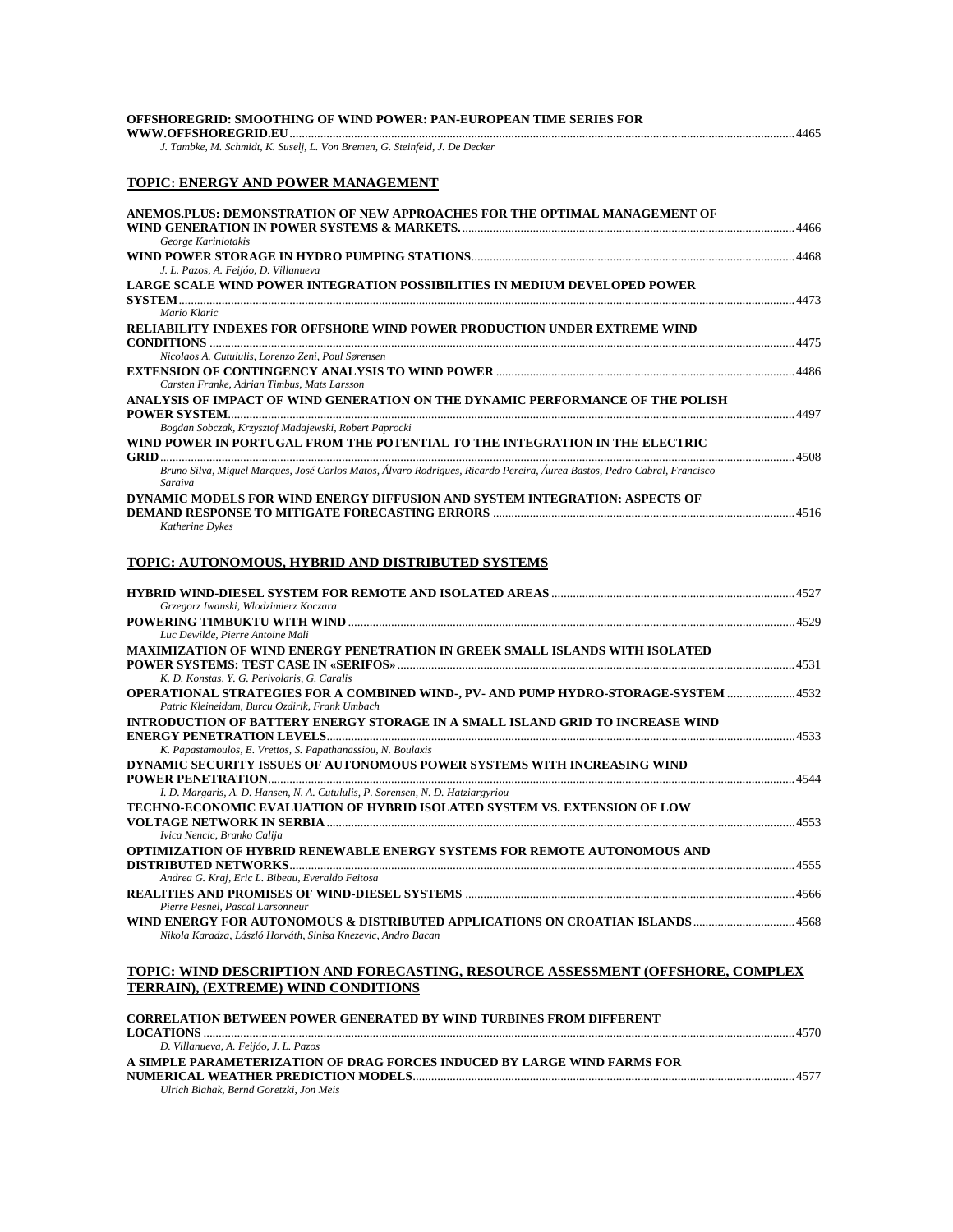| ESTIMATING FUTURE ENERGY POTENTIAL FOR OFFSHORE WIND ENERGY IN EUROPE BY THE                                                                                                    |  |
|---------------------------------------------------------------------------------------------------------------------------------------------------------------------------------|--|
| Idar Barstad, Michel D-S Mesquita, Anna Fitch                                                                                                                                   |  |
| WIND RESOURCE ASSESSMENT USING AN ADVANCED MESOSCALE ATMOSPHERIC PREDICTION                                                                                                     |  |
|                                                                                                                                                                                 |  |
| Y. G. Perivolaris, Konstantinos Rados                                                                                                                                           |  |
| <u>TOPIC: ROTOR AERODYNAMICS, AEROELASTICITY, AEROACOUSTICS, WAKES, WAKE</u>                                                                                                    |  |
| <b>INTERACTION</b>                                                                                                                                                              |  |
|                                                                                                                                                                                 |  |
| WIND TUNNEL STUDY ON LOAD FLUCTUATION OF HORIZONTAL AXIS WIND TURBINE IN WAKE 4595                                                                                              |  |
| Takao Maeda, Yasunari Kamada, Junsuke Murata, Takuya Mizokoshi, Sayaka Yonekura, Tetsuya Kogaki<br>NUMERICAL INVESTIGATION OF THE BOUNDARY LAYER CONTROL AND WIND TURBINE POWER |  |
|                                                                                                                                                                                 |  |
| Y. G. Perivolaris, Spyros G. Voutsinas                                                                                                                                          |  |
| A QUASI-STEADY WIND FARM FLOW MODEL IN THE CONTEXT OF DISTRIBUTED CONTROL OF                                                                                                    |  |
| A. J. Brand, J. W. Wagenaar                                                                                                                                                     |  |
| SIMULATION OF A MULTI MEGA WATT WIND TURBINE WITH OPENSOUCE CODE OPENFOAM  4620                                                                                                 |  |
| Nils Kirrkamm, Bernhard Stoevesandt, Bert Gollnick, Joachim. Peinke                                                                                                             |  |
| WIND TURBINE BLADE VIBRATION AT STANDSTILL CONDITIONS - THE EFFECT OF IMPOSING                                                                                                  |  |
| Witold Skrzypinski, Mac Gaunaa                                                                                                                                                  |  |
|                                                                                                                                                                                 |  |
| TOPIC: STRUCTURAL DESIGN, PROBABILISTIC DESIGN, RELIABILITY BASED DESIGN                                                                                                        |  |
|                                                                                                                                                                                 |  |
| Henrik Stensgaard Toft, John Dalsgaard Sørensen                                                                                                                                 |  |
| APPLYING STATIC AND DYNAMIC TEST RESPONSES FOR DEFECT PREDICTION IN WIND TURBINE                                                                                                |  |
| Marcin Luczak, Maciej Kahsin, Bart Peeters, K. Branner, K. Martyniuk, W. Ostachowicz, T. Wandowski, P. Malinowski                                                               |  |
| PROBABILISTIC CALIBRATION OF FATIGUE DESIGN FACTORS FOR OFFSHORE WIND TURBINE                                                                                                   |  |
| José G. Rangel-Ramírez, John D. Sørensen                                                                                                                                        |  |
| PARAMETER ESTIMATION AND COMPARISON FOR LINEAR AND MODIFIED GOODMAN DIAGRAMS4660<br>J. Sari, R. Nijssen, T. Westphal, E. Stammes, D. R. V. Van Delft                            |  |
|                                                                                                                                                                                 |  |
| Andreas Ettinger, Michael Schwan<br><b>COMPARISON OF WIND TURBINE COMPONENT DAMAGE COMPUTED BY LINEAR AND FULLY NON-</b>                                                        |  |
| A. Heege, J. Hemmelmann, M. Omiciuolo, J. L. Sanchez                                                                                                                            |  |
| FIBER WAVINESS INDUCED STRENGTH KNOCKDOWNS IN COMPOSITE MATERIALS USED IN WIND                                                                                                  |  |
|                                                                                                                                                                                 |  |
| Chandra S Yerramalli, Thomas Miebach, Karthick Chandraseker, Shu Ching Ouek                                                                                                     |  |
| <b>TOPIC: LOADS, CONTROL AND SAFETY</b>                                                                                                                                         |  |
| CONTROL OF STALL-REGULATED VARIABLE SPEED WIND TURBINE, BASED ON WIND SPEED                                                                                                     |  |
|                                                                                                                                                                                 |  |
| Dimitris Bourlis, J. A. M. Bleijs                                                                                                                                               |  |
| Ian Prowell, Ahmed Elgamal, Jason Jonkman, Chia-Ming Uang                                                                                                                       |  |
| ASSESSING THE ENERGY CAPTURE CAPABILITY OF A MW SCALE WIND TURBINE DURING BELOW                                                                                                 |  |
| Aristeidis Chatzopoulos, William E. Leithead                                                                                                                                    |  |
|                                                                                                                                                                                 |  |
| TOPIC: RELIABILITY, OPERATION AND MAINTENANCE, ON-AND/OR OFFSHORE                                                                                                               |  |
|                                                                                                                                                                                 |  |
| P. J. Tavner, R. Gindele, S. Faulstich, B. Hahn, M. W. G. Whittle, D. M. Greenwood                                                                                              |  |
| <b>FATIGUE RELIABILITY ANALYSIS OF JACKET-TYPE OFFSHORE WIND TURBINE CONSIDERING</b>                                                                                            |  |
| Wenbin Dong, Zhen Gao, Torgeir Moan                                                                                                                                             |  |
|                                                                                                                                                                                 |  |
|                                                                                                                                                                                 |  |
| Patrick Milan, Tanja Mücke, Allan Moralez, Matthias Wächter, Joachim Peinke                                                                                                     |  |